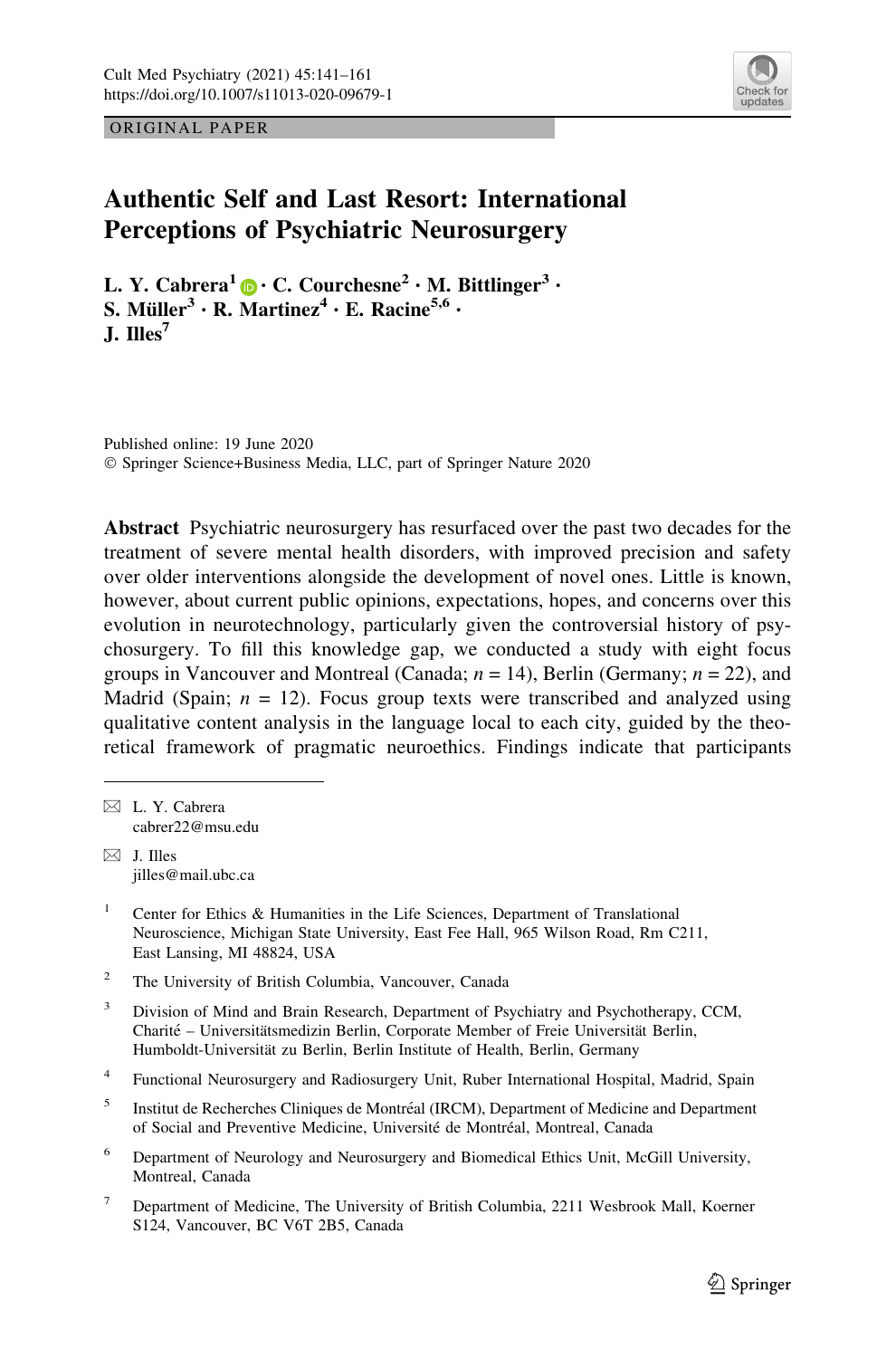across all cities hold concerns about the last resort nature of psychiatric neurosurgery and the potential impact on the authentic self of patients who undergo these procedures. The views captured serve to advance discussion on the appropriate timing for psychiatric neurosurgery, promote sound health policy for the allocation of this resource, and foster scientific literacy about advances for mental health internationally.

Keywords Psychiatric neurosurgery - Culture - Neuroethics - Public perspectives

## Introduction

Within the field of functional neurosurgery, the race to re-invigorate older surgical interventions as a treatment option to otherwise treatment refractory psychiatric disorders, and to develop new ones, has escalated over the past two decades (Barrett [2017\)](#page-16-0). These conditions rank as the leading causes of disability worldwide and have significant health, social, and economic consequences (Walker, McGee, and Druss [2015;](#page-19-0) Whiteford et al. [2013\)](#page-19-0), with approximately 30% of adults globally affected at some point during their lifetime (Steel et al. [2014](#page-19-0)). Despite investigational efforts aimed at enhancing the efficacy of psychopharmacology and identifying biomarkers of psychiatric illnesses, 30–55% affected people fail to respond to medication (Souery et al. [2007](#page-19-0); Trivedi et al. [2006](#page-19-0); Wiles et al. [2014\)](#page-19-0). In addition to the challenges posed by non-responsiveness to medication, high rates of relapse and side effects from pharmacotherapy, drop-out rates from psychotherapeutic interventions, repeat hospitalizations, and treatment non-compliance all comprise significant hurdles for patients seeking effective psychiatric care.

For treatment refractory patients, the pool of accessible, evidence-based psychiatric therapies beyond first-line treatments is limited. As a result, interest in the development of safe and effective surgical interventions for a subset of treatment refractory patients has experienced a revival (Cleary et al. [2015](#page-16-0)). These interventions, broadly known as psychiatric neurosurgery, include a suite of neurosurgical procedures used within both clinical and experimental domains (Lipsman, Bernstein, and Lozano [2010](#page-18-0); Luigjes, de Kwaasteniet, de Koning et al. [2013;](#page-18-0) Müller [2017](#page-18-0)). Examples of modern psychiatric neurosurgery include deep brain stimulation (DBS), vagal nerve stimulation (VNS), ablative microsurgery, radiosurgery, and magnetic resonance-guided focused ultrasound (MRgFUS) (Lozano et al. [2019](#page-18-0); Lévêque, Carron, and Régis, [2013](#page-18-0); Meng et al. [2017](#page-18-0)). Studies using animal models have also shown the potential of optogenetics to control the activity of genetically defined neurons with light for the modification of depressionand anxiety-related behaviors (Albert [2014;](#page-16-0) Deisseroth, Etkin, and Malenka [2015\)](#page-16-0). Taken together, these methods operationalize circuit-level understandings of psychiatric illness beyond the gold standard of subjective report-based psychiatric nosology.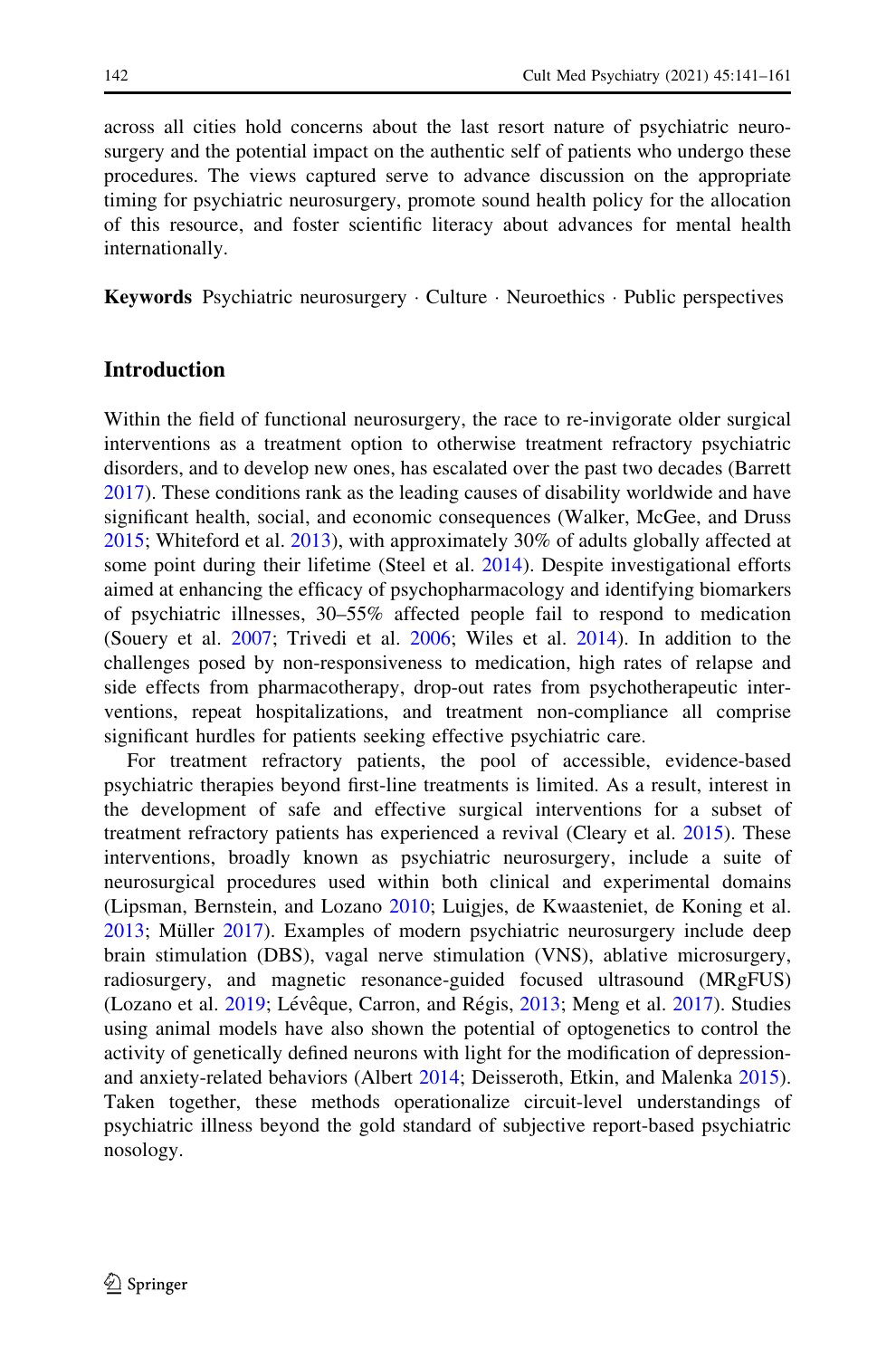#### **Perspectives**

Little is known about public perceptions and attitudes toward the re-emergence of neurosurgical interventions in psychiatry, yet history has shown that fear and skepticism on the one hand, and overly optimistic views on the other, can stifle scientific progress and safe translation of potentially promising therapeutics equally (Johnson [2014](#page-17-0); Lauber et al. [2005;](#page-17-0) Valenstein [1986](#page-19-0)).

Patient views toward the use of DBS as a therapy for severe psychiatric illness have been explored in prior research. For example, Leykin and colleagues examined the perceptions of 31 patients with major depressive disorder (MDD) in the USA toward DBS research using self-report questionnaires (Leykin et al. [2011](#page-18-0)). The authors found a reasonable grasp of risks and benefits, and an overall positive attitude toward research. However, while participants understood the experimental stage of DBS for depression, evidence for therapeutic misconception persisted. In the Netherlands, de Haan and colleagues conducted in-depth interviews with 18 DBS-implanted patients with obsessive-compulsive disorder (OCD) about their personal, social, relational, and existential experiences (de Haan et al. [2015\)](#page-16-0). All participants viewed DBS as their last resort after having tried other treatments unsuccessfully. Participants expressed worries that the device might cease to function properly, but they did not express concerns about having a device physically implanted in their brains. In a secondary analysis of the interview data (de Haan et al. [2017\)](#page-16-0), researchers posited that divergent reports of becoming a different person following DBS implantation hinge on definitional interpretations of the self and personhood.

Looking to the future of psychiatric neurosurgery, Klein and colleagues interviewed 15 participants implanted with DBS for MDD or OCD about their perspectives toward closed-loop or next-generation DBS devices (Klein et al. [2016\)](#page-17-0). Unlike open-loop DBS, closed-loop devices rely on machine-learning algorithms to adapt stimulation parameters autonomously. The authors identified control over device function, authenticity of the self, relationships with others, and meaningful consent as major themes. Participants expressed optimism that closed-loop technology could improve upon certain limitations of open-loop devices, particularly the maintenance burden of traditional open-loop devices. In successfully overcoming debilitating aspects of their mental illness with DBS, some patients also discussed experiencing a burden of normality, which has been reported in other narrative inquiries of psychiatric DBS patients (Bosanac et al. [2018\)](#page-16-0).

#### Pragmatic Inquiry in a Global Context

Pragmatic inquiry is a powerful way to explore and align the evolving landscape of neurotechnology with societal values through dedicated attention to its ethical, legal, and social benefits and consequences (Racine and Illes [2008](#page-18-0); Racine [2010\)](#page-18-0). Pragmatism is a humanist philosophical tradition that endorses empirical research intentionally situated within a continually evolving landscape of human values and interactions (Johnson and Onwuegbuzie [2004](#page-17-0)). The application of pragmatism to neuroethics emphasizes the importance of pluralistic and inclusive deliberations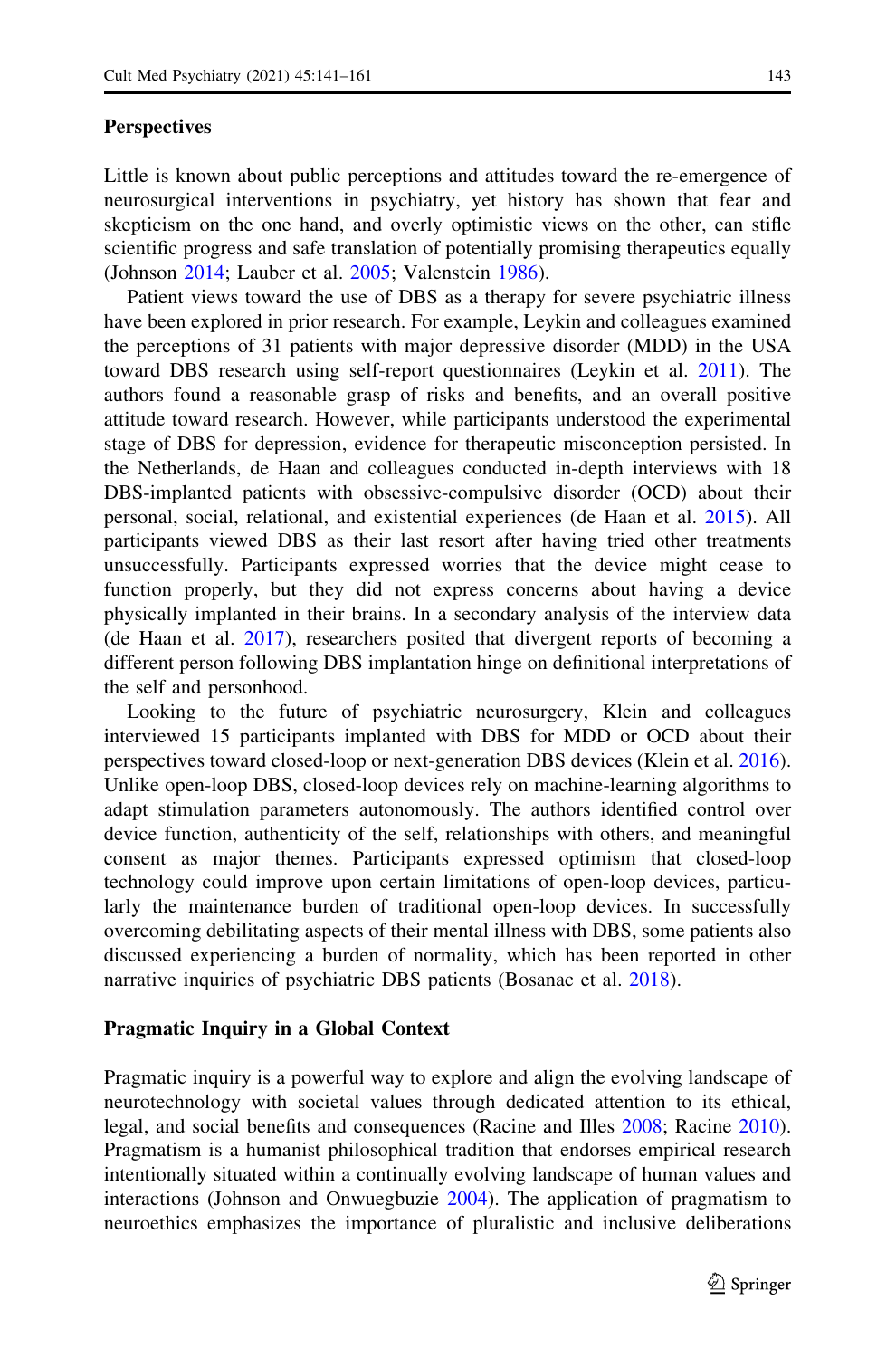about the brain, encouraging evidence-informed solutions to complex societal issues (Racine and Illes [2008;](#page-18-0) Racine [2008](#page-18-0)).

Against a backdrop of historical malpractice (Valenstein [1986;](#page-19-0) Pressman [1998;](#page-18-0) El-Hai [2005](#page-16-0)), the re-emergence of psychiatric neurosurgery specifically raises ethical concerns. Beyond matters of research conduct such as conflict of interest, regulatory oversight, and informed consent (e.g., Bell et al. [2012;](#page-16-0) Carter et al. [2011;](#page-16-0) Dunn et al. [2011;](#page-16-0) Kuhn et al. [2009](#page-17-0); Lipsman, Bernstein, and Lozano [2010;](#page-18-0) Mian et al. [2010](#page-18-0); Nuttin et al. [2002;](#page-18-0) Synofzik and Schlaepfer [2011\)](#page-19-0), neuroethicists have also highlighted the importance of concepts such personality, authenticity, and identity for psychiatric patients who receive modern ablative or neuromodulatory interventions (Gilbert [2015;](#page-17-0) Gilbert [2018](#page-17-0); Johansson,et al. [2011;](#page-17-0) Kraemer [2013a,](#page-17-0) [b\)](#page-17-0), and the safeguarding of personal authenticity (Goering [2015](#page-17-0); Kraemer [2013a](#page-17-0), [b\)](#page-17-0). The present research seeks to characterize the ethical concerns relevant to members of the lay public through pragmatic, experientially centered inquiry.

Patients with mental health disorders, their family members, and professionals working with them are most directly affected by the prospect of psychiatric neurosurgery, but attitudes of the general public toward mental illness and novel psychiatric interventions can also have a powerful impact on the development and utilization of new treatments, and play an important role in influencing health policy. Indeed, country of residence, cultural perspectives, and the general health of a population all conspire to affect service utilization and the acceptability of novel interventions (Lombera and Illes [2009;](#page-18-0) Illes and Lou [2019](#page-16-0); Sample et al. [2019](#page-19-0)). In Japan, for example, psychiatric neurosurgery remains forbidden on the basis of political judgment rather than on medical and scientific evaluation (Nudeshima and Taira [2017](#page-18-0)). Similarly, the stigma and negative lay attitudes that surround modern applications of electroconvulsive therapy have potentially limited the number of people globally who could benefit from its use in the treatment of medically refractory mental health disorders (Wilhelmy et al. [2018](#page-19-0); Teh, Helmes, and Drake [2007;](#page-19-0) Lauber et al. [2005;](#page-17-0) Golenkov, Ungvari, and Gazdag [2012](#page-17-0)).

In studying public opinions about psychiatric neurosurgery, systemic difference in healthcare systems cannot be ignored. For the countries in focus of this study, Canada has a universal system, but mental health care services provided by addiction counselors, psychologists, social workers and specialized peer support workers are not funded through the public system (Canadian Mental Health Association [2018](#page-16-0)). Germany has a universal multi-payer system, but mental health care services are spread across many sectors with considerable regional differences. A key characteristic is the particularly wide gap between inpatient and outpatient services, which are funded separately and staffed by different provider teams (Salize et al. [2007\)](#page-18-0). Spain has a publicly financed National Health Service that provides almost universal health care free of charge at the point of use. Mental health care, however, is one of the most neglected and under-financed areas within that health system, attributable to a longstanding fragmentation of services among various public administration bodies, and reliance on charitable organizations (Salvador-Carulla et al. [2006\)](#page-18-0).

The importance of the information that the public receives from news media plays no less of a role in shaping attitudes. Issues such as regulation, risk, and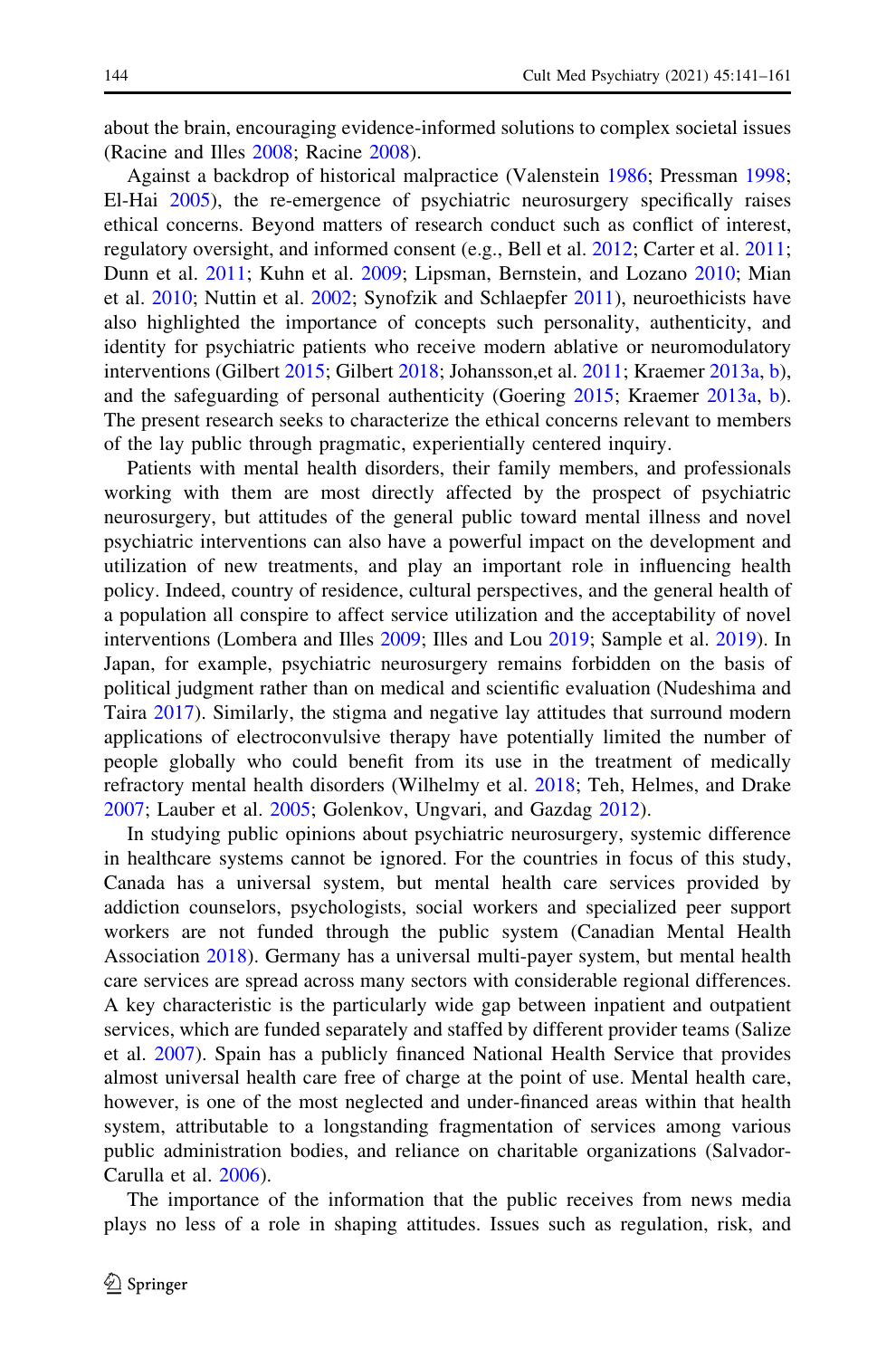informed consent are prominent within North American media about psychiatric neurosurgery, while issues of identity and social control have been an important focus for German media (Cabrera et al. [2018a\)](#page-16-0). Optimistic views are promulgated by Spanish media, and optimism is shared by readers who respond to them. German media promotes, and readers express, comparatively more hesitant views (Cabrera et al. [2018b](#page-16-0)). Stigma is a pervasive theme in the media-public discourse about psychiatric treatments and the disorders they aim to treat throughout.

All told, the medical and societal burden of mental illness, historical considerations, cultural distinctions, and differing health and communication systems speak to the imperative of a cross-national investigation of attitudes toward invasive treatments as they progress into clinical translation.

### Purpose of the Study

Much work remains to be done to raise public understanding about the benefit-risk ratio of re-emerging and new psychiatric neurosurgical interventions, and to engage different stakeholders in discussions about ethics oversight if these approaches are to find a safe and receptive place in health care. The present study aims to advance the understanding of public attitudes toward contemporary psychiatric neurosurgery toward these goals.

## Methods

## Recruitment and Enrollment

Focus groups were conducted with members of the general public between October 2017 and June 2018 in four different cities: Vancouver and Montreal (Canada), Berlin (Germany) and Madrid (Spain). These cities were chosen as they represent the home cities of the research team collaborating in a multinational consortium exploring the ethical, legal and social implications of psychiatric neurosurgery. The focus groups aimed to: (a) explore awareness of different psychiatric neurosurgery procedures; (b) characterize the understanding of and values related to the different procedures; and, (c) identify key ethical concerns.

Participants were recruited through mental health community organization newsletters, social media and hard copy postings. We used the term community conversation in recruitment media to emphasize the open and interactive nature of the focus groups. Respondents had to be 18 years or older to be eligible to participate, and able to converse in the language in which the focus group was conducted (English, French, German or Spanish). In keeping with the focus of the study on attitudes of the general public, participants were screened through a telephone interview or online survey and excluded if they self-reported an active, clinically diagnosed psychiatric disorder or had undergone one of the procedures under study. There was no exclusion as to the number of focus groups in a city that participants could join.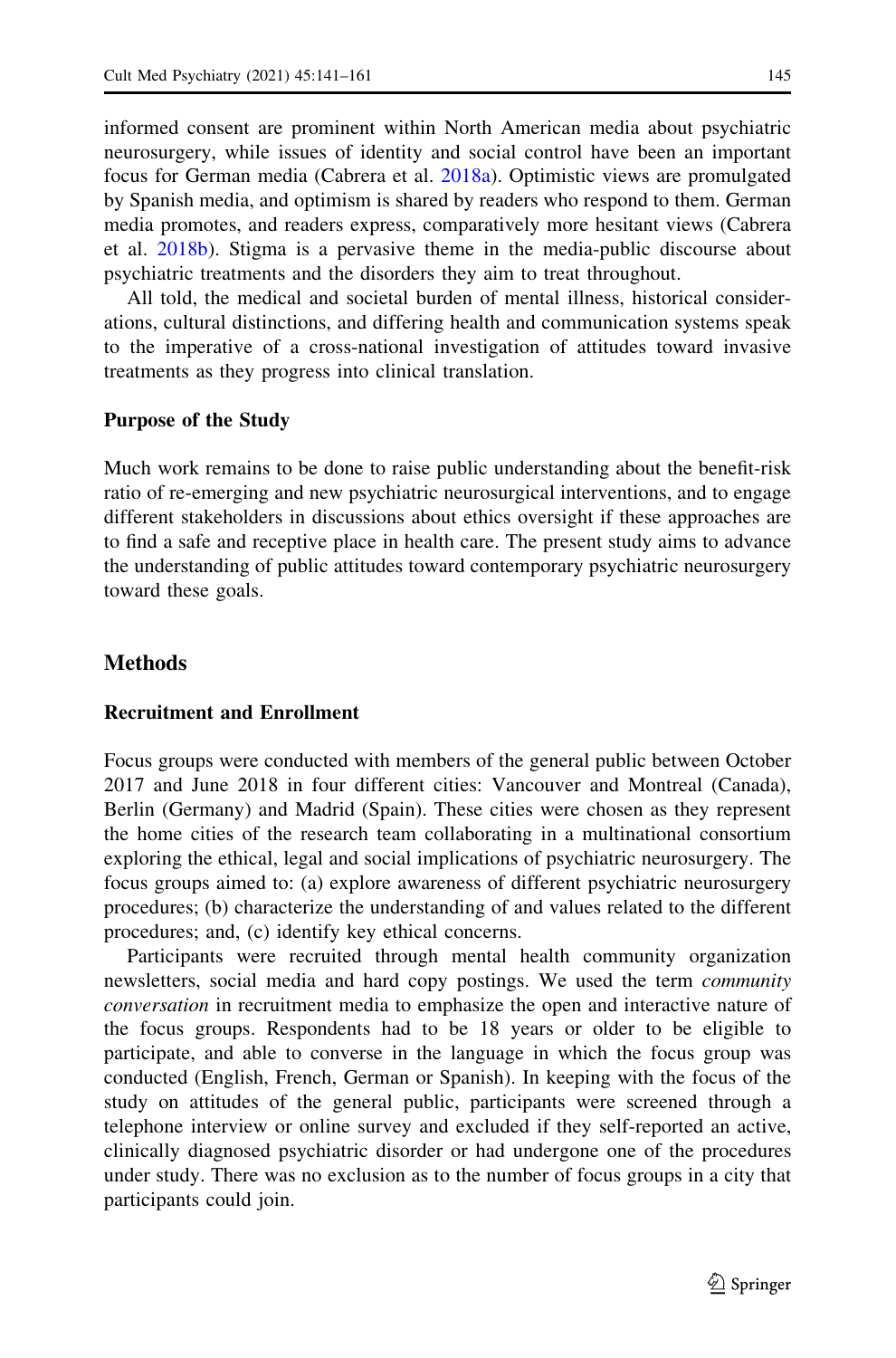Eligible participants were scheduled for a focus group held in a convenient location in each city, such as a community center or in a conference room at a university. The research team aimed to achieve a diversity of gender, age, and ethnicity in each group. Participants were compensated for their time and travel expenses with a reimbursement equivalent to \$25CAD (Vancouver, Montreal) or 20 EUR (Madrid, Germany) after completion of the focus group. Approval for the study was obtained from the Institutional Review Boards of each of the universities of the investigators (University of British Columbia (UBC) [H17-00013], Michigan State University as a subcontracting collaborating site to UBC (IRB# x16-520e), Institut des recherches cliniques de Montréal (IRCM) [2018-913], and Charité-Universitätsmedizin Berlin CCM [EA1/123/17]).

#### Focus Group Procedures

A facilitator from the research team who was fluent in the local language moderated the sessions in each city (Vancouver: LC, Montreal: ER, Berlin: MB, Madrid: LC). Each focus group took approximately two hours. In the first hour, moderators reviewed consent materials, introduced four relevant interventions (DBS, ablative microsurgery, radiosurgery, and optogenetics) in a slide presentation to prime the discussion, and addressed questions. Moderated focus group discussions were completed during the second hour. All materials were made available in the local language of the focus group. Sessions were audio recorded. A second researcher took field notes to document verbal and non-verbal cues for tone of the conversation and other relevant information.

The moderator followed a detailed, semi-structured focus group discussion guide that was informed by the findings from media and reader comments studies conducted by the research team (Cabrera et al. [2018a](#page-16-0), [b](#page-16-0)). An English-language version was developed first, and then translated into German, French, and Spanish before implementation (Table 1).

Table 1 Semi-structured focus group discussion guide sample questions

2 Have you heard of all the different procedures before today? If so, which ones? Where?

4 What do you think are the main challenges surrounding the adoption and acceptance of psychiatric neurosurgery (e.g., patient concerns, reimbursement, regulation)?

5 Is there anything else you would like us to know about you?

<sup>1</sup> Why are you interested in the topic of psychiatric neurosurgery?

<sup>3</sup> What are your thoughts regarding psychiatric neurosurgery? Any positive features? Any negative ones? Hopes? Expectations? Perceptions of risk? Benefits?

Probe: If there is mention of historical issues, ask participants to elaborate. If not, ask about whether they have heard of psychosurgery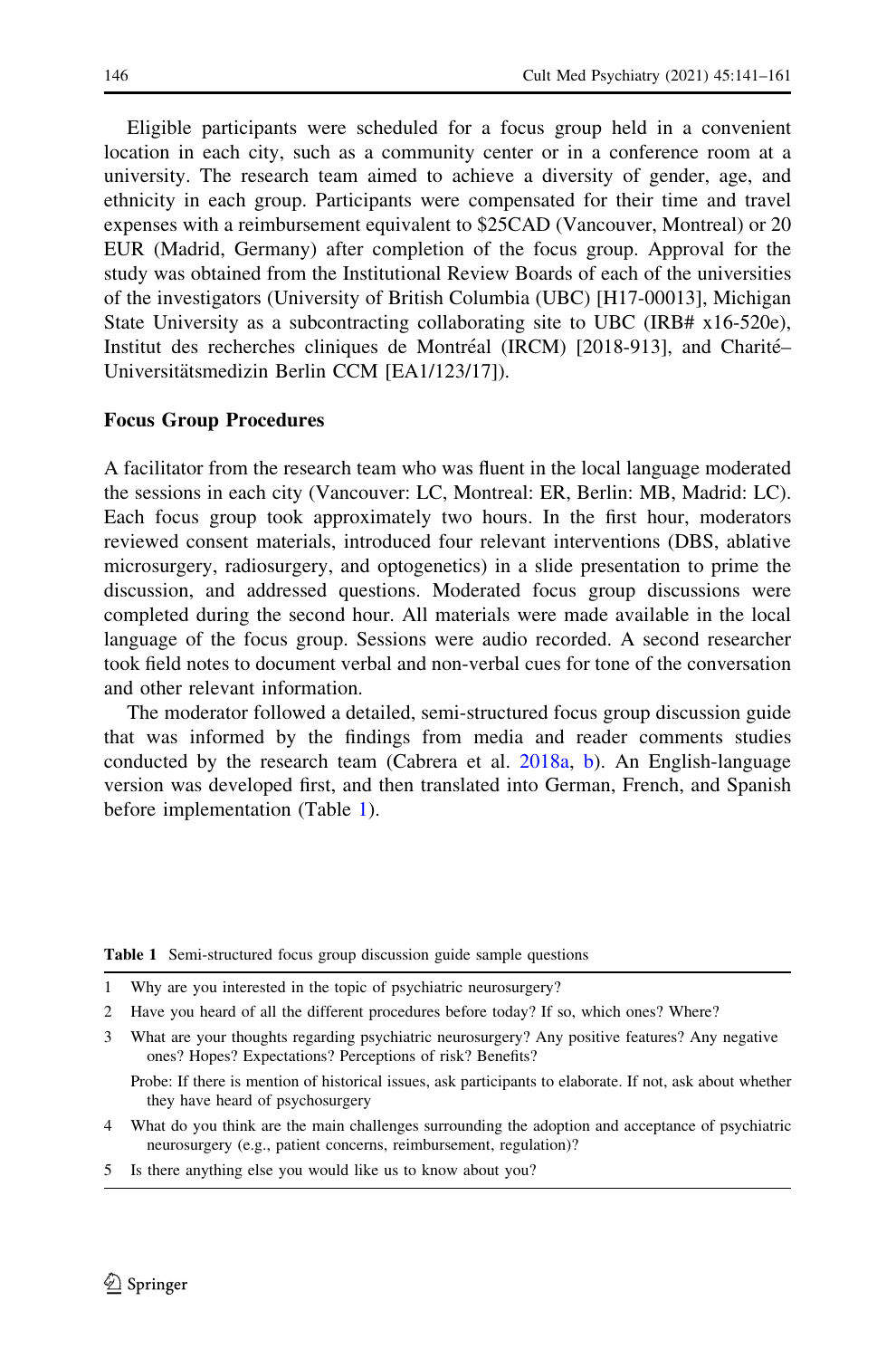#### <span id="page-6-0"></span>Data Analysis

Recordings of the interviews were professionally transcribed verbatim and made software ready in NVivo 12 (QSR International) for analysis, with the exception of the Madrid focus groups that were analyzed using Microsoft Excel. All audio files were transcribed into the local language of each focus group, with the exception of Montreal groups which were professionally translated into English. A member of the research team from each country (LC: Spain; MB: Germany; CC: Canada) corrected transcription errors and clarified inaudible speech and misattributed statements. Non-content words and expressions were removed for readability and analysis.

Transcript was analyzed qualitatively using a directed content analysis approach (Hsieh and Shannon [2005;](#page-17-0) Krippendorff [2004](#page-17-0)). This directed approach employed a codebook developed a priori from analysis of media articles about psychiatric neurosurgery (Cabrera et al. [2018a](#page-16-0)). During initial coding, each researcher (LC, MB, CC) applied codes deductively to segments of the text congruent with codes articulated in the codebook. In subsequent stages of analysis, researchers refined the initial codebook to include codes organic to the focus group texts, adopting an inductive approach to coding that captured new and emerging phenomena of interest.

General principles of content analysis were used throughout the analysis process (Krippendorff [2004](#page-17-0)). This involved (1) assignment of codes to meaning units identified through line-by-line readings of the text; (2) grouping of codes into preexisting or emerging categories; (3) identification of broader themes synthesizing the findings. Mentions of specific intervention modalities and mental health disorders by focus group participants were also coded to gauge participants' familiarity with established psychiatric interventions and conditions, as well as to assess depth of discussion about the primed neurosurgical interventions.

Research team meetings and electronic communication were used to discuss questions about coding and accuracy of the codes. A major theme was defined by its

| Meaning units                                                                                                             | Code                                     | Category                             | Theme                 |
|---------------------------------------------------------------------------------------------------------------------------|------------------------------------------|--------------------------------------|-----------------------|
| How do you earn consent from someone<br>with a [psychiatric] condition?                                                   | Informed consent                         | Ethical or<br>philosophical issues   | Choice and<br>consent |
| You make the choice because you can make<br>the choice now, but later on you might not<br>be able to                      | Autonomy                                 | Ethical or<br>philosophical issues   | Choice and<br>consent |
| I can only imagine the backlash [if I]<br>underwent one of these procedures]                                              | Stigma                                   | Social issues                        | Stigma                |
| It's a completely different method of<br>treatment that can help people as a last<br>resort and who have no other options | Last resort:<br>desperation;<br>optimism | Outcomes and patient<br>expectations | Last resort           |

Table 2 Examples from content analysis of transcripts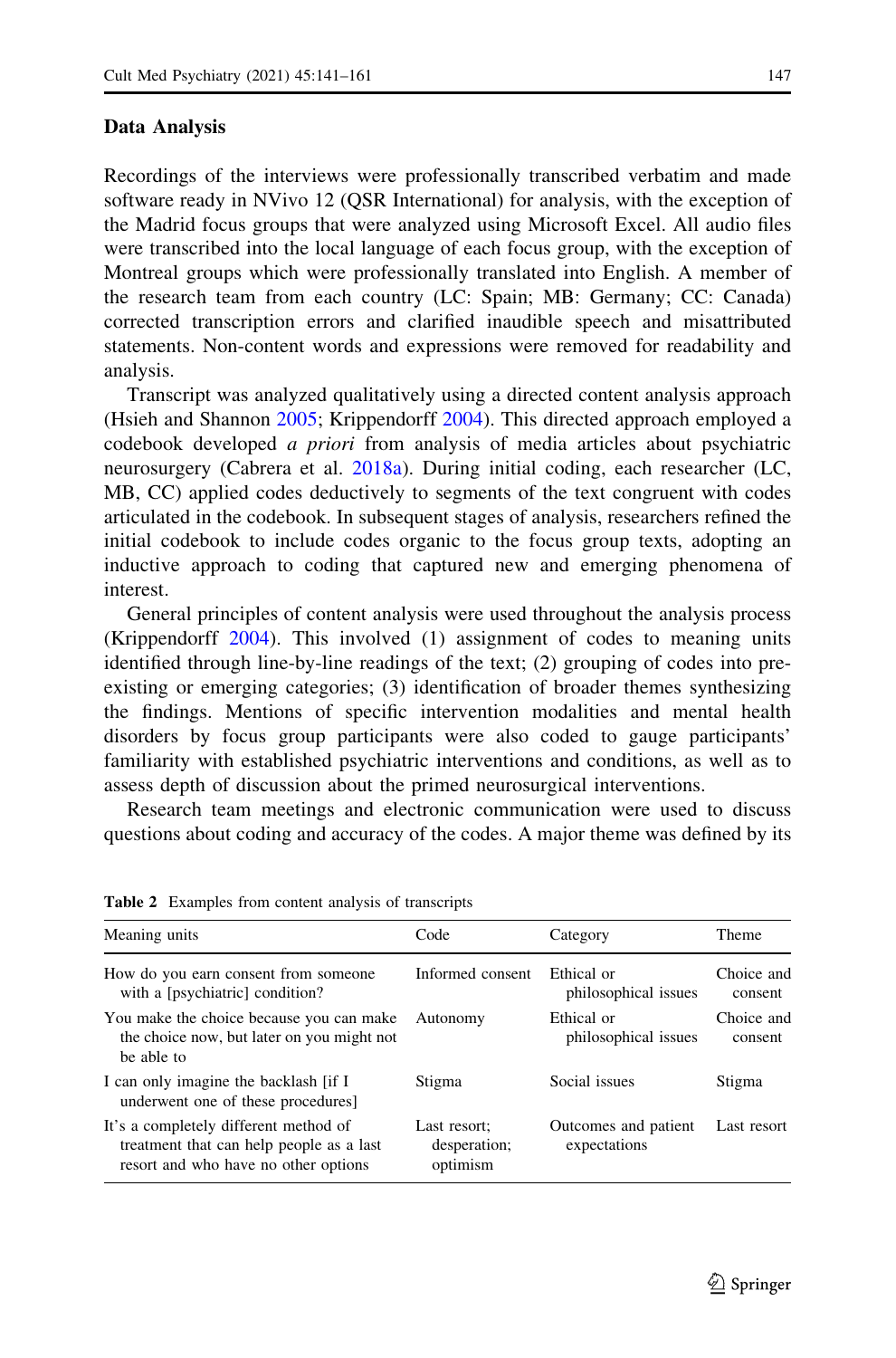frequency and presence in the discussion in both focus groups in a city, as well as its assertion by more than one participant within that city. Iterative research team discussions were used to select interviewees' statements that were regarded as typical or representative of a theme. These processes were repeated until consensus regarding the final presentation of the results was reached (Table [2](#page-6-0)).

# Results

We conducted eight focus groups, each with 3–13 participants in four different cities ( $n = 48$  participants) (Table 3).

Contributions from the two participants who attended both Madrid focus groups were counted separately for analysis as they were different for each group.

### Interventions and Conditions

DBS was the only intervention discussed by participants across all focus groups. Psychiatric medication, historical ablative procedures (e.g., lobotomy, trepanation), and psychotherapy were the interventions most frequently mentioned overall (DBS: 11/89 [12%] total intervention mentions; medication: 22/89 [25%]; historical ablative procedures: 17/89 [19%]; psychotherapy: 14/89 [16%]) (Figure [1\)](#page-8-0). Depression and obsessive-compulsive disorder were discussed in focus groups across all cities (depression: 20/70 [29%]; OCD: 12/70 [17%]). Parkinson's Disease was discussed frequently with reference to DBS, while anorexia nervosa was mentioned exclusively by participants in the Madrid focus groups (Figure [2\)](#page-8-0).

| City, Country     | Number of participants | Gender    | Age range (years) |  |
|-------------------|------------------------|-----------|-------------------|--|
| Vancouver, Canada | FG#1: 3                | 2F/1M     | $18 - 75$         |  |
|                   | FG#2: 3                | 2M/1F     |                   |  |
| Montreal, Canada  | FG#1: 5                | 3F/2M     | $20 - 51$         |  |
|                   | FG#2: 3                | 2F/1M     |                   |  |
| Berlin, Germany   | FG#1:9                 | 6F/3M     | $18 - 78$         |  |
|                   | FG#2: 13               | 10F/3M    |                   |  |
| Madrid, Spain     | FG#1:7                 | 4F/3M     | $18 - 70$         |  |
|                   | FG #2: $5$             | $5F/2M**$ |                   |  |

Table 3 Focus group demographics

\* German privacy laws prohibit collection of data regarding ethnic origin

\*\*Two attended both Madrid focus groups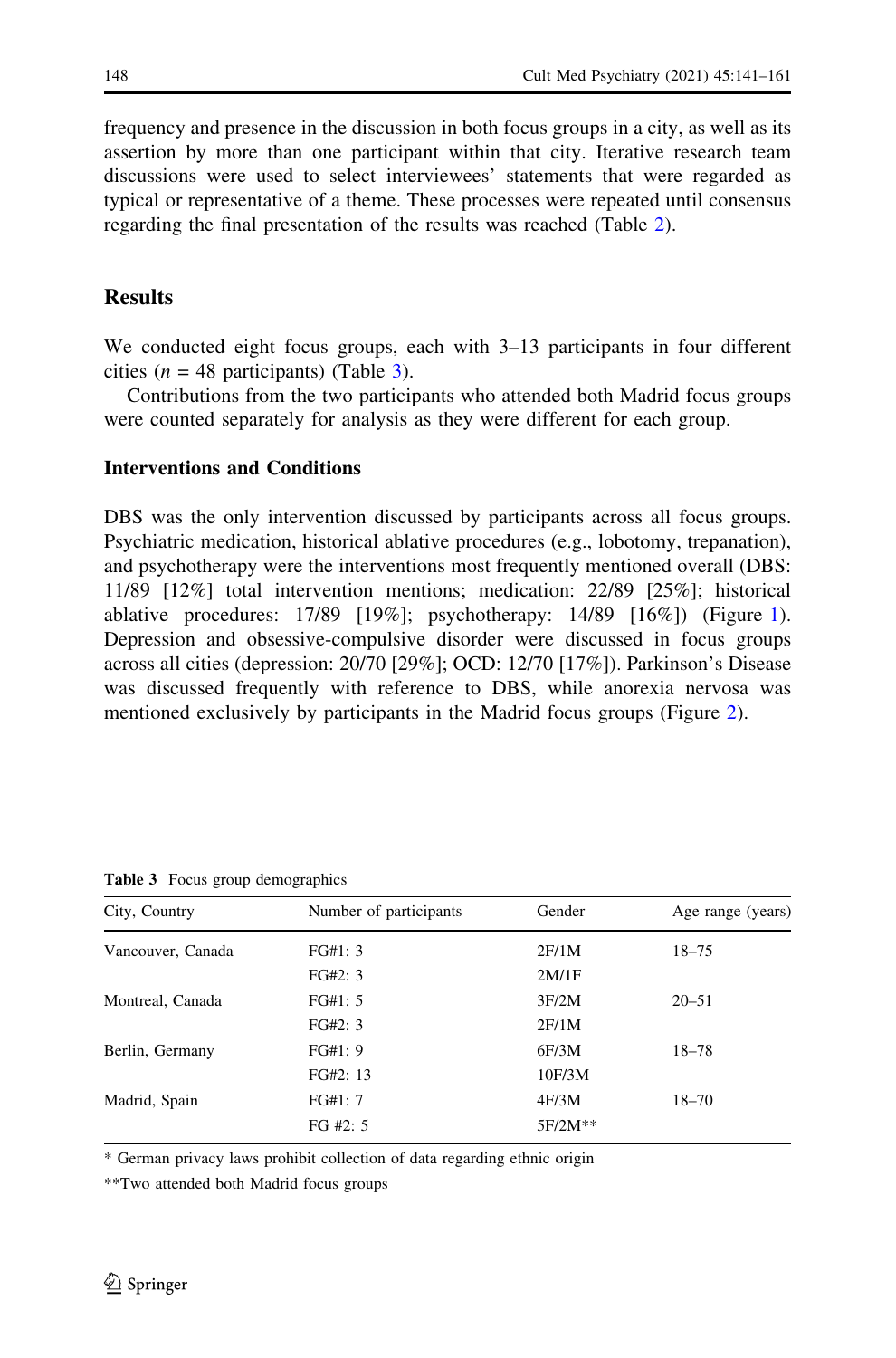<span id="page-8-0"></span>

Fig. 1 Interventions mentioned across cities



Fig. 2 Psychiatric and neurological conditions mentioned across cities

#### Major Themes

Two major themes emerged from the focus group content analysis for all cities, capturing areas where participants had either substantial concurrence of an opinion or a marked disagreement:

- Authentic self: This refers to the capability of a neurosurgical intervention to interfere with expression of the authentic self, including perceived risks to personality, identity and authenticity of surgery recipients.
- Last resort: This refers to the use of psychiatric neurosurgery interventions only after other treatment options have been exhausted.

The intersection of *choice and consent* was also a prominent combined theme, emerging with substantial frequency in all focus groups except Madrid. Stigma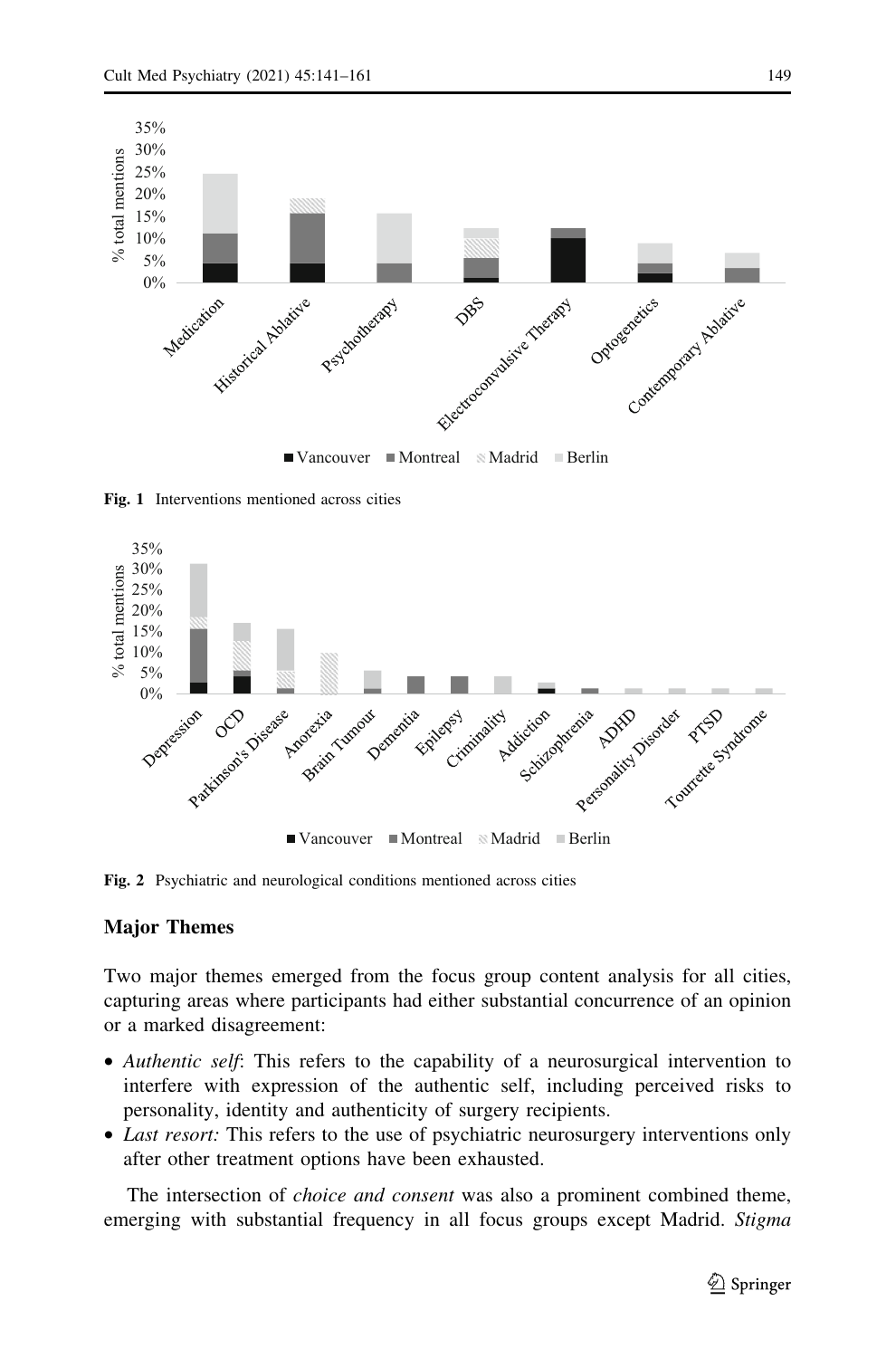toward mental health conditions was the most prevalent theme in Vancouver groups, and was also frequently mentioned in Madrid. *Mental health literacy* was the most prevalent theme that emerged in focus group discussions in Madrid.

# Authentic Self

Participants across all focus groups discussed the potential for psychiatric neurosurgery to alter the personality, identity, or authenticity of a recipient (Vancouver: 15/233, 6% of all meaning units; Montreal: 9/136, 7%; Berlin: 14/187, 7%; Madrid: 12/194, 6%). This was raised through (1) a belief that the invasive nature of psychiatric neurosurgery increases the potential for iatrogenic harm, which in turn could undermine the expression of a recipient's authentic self after surgery, and (2) a concern over the potential misuse of psychiatric neurosurgery in pursuit of an ideal or socially acceptable personality type.

Respondents expressed worries about the precision of the interventions, as well as the integrity of the motive for surgically interfering with the circuitry of the brain. The latter of these concerns tended to be expressed by participants who viewed mental illness as an intrinsic feature of a person's identity, and to try to interfere with this would constitute an attack on the authentic self.

''I would also be afraid that some of these operative methods might change my personality, which I feel is a risk'' (Berlin Focus Group 1, Female 1, translated by MB).

''…you might come out a different person, and that's something I feel like could be probably one of the main reasons people would be kind of afraid of [psychiatric neurosurgery], or against it'' (Vancouver Focus Group 2, Male 2). ''… is this treatment to treat the patient or just to make the patient fit better in society?'' (Montreal Focus Group 1, Female 2).

Some participants expressed that the effects of psychiatric neurosurgery necessarily alter personality, as mental illness itself hinders the ability to experience an authentic self. These participants stressed that psychiatric neurosurgery could bring about desired changes to personality traits, and specifically improve traits that are pathologic or dysfunctional. Some participants viewed psychiatric neurosurgery in its capacity to alter the authentic self as no different than modern psychiatric medications. Competing societal views about psychiatric illness and neurological illness were also highlighted in this context, particularly with regard to how questions of identity or personality are unlikely to be raised in the context of neurosurgery to remove a terminal brain tumor.

''… well I think [personality change is] the whole point of [psychiatric neurosurgery], isn't it? We don't want [patients] to have OCD, we don't want them to have Parkinson's, we don't want them to have [mental health disorders] – that in itself is personality change'' (Vancouver Focus Group 1, Female 2).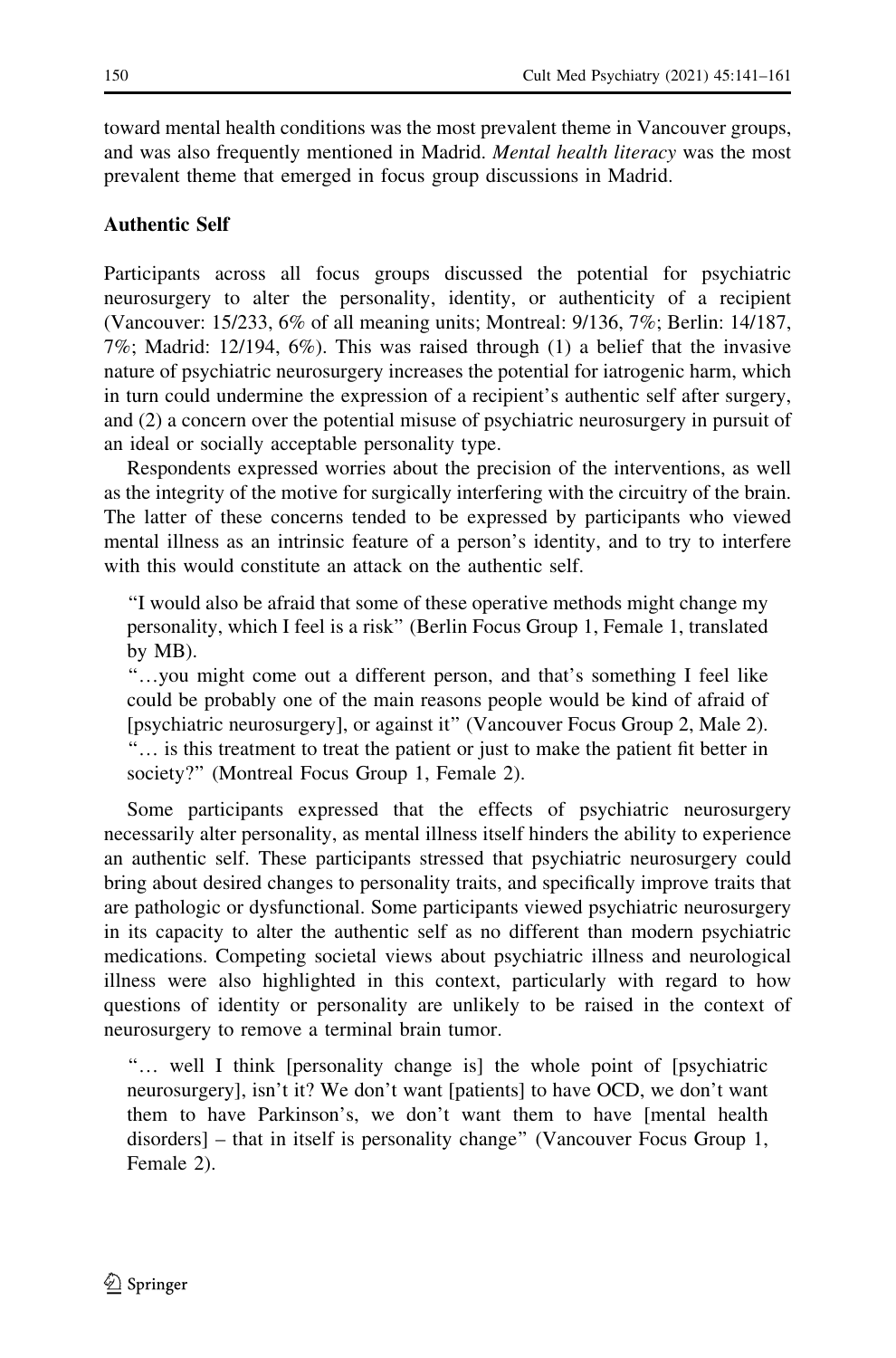''But don't drugs also do that? If you take antidepressants for years, it also changes your personality'' (Berlin Focus Group 2, Female 3, translated by MB).

''In the case of a brain tumor people do not think about … touching something that may alter your personality, or your way of being'' (Madrid Focus Group 2, Female 1, translated by LC).

## Last Resort

The notion of psychiatric neurosurgery as a last resort treatment for mental health disorders was a major theme arising in all focus group locations (Vancouver: 11/233, 5%; Montreal: 13/136, 10%; Berlin: 17/187, 9%; Madrid: 18/194, 9%). Most participants mentioned that psychiatric neurosurgery should be used only after other, less invasive therapeutic options have been exhausted. A commonly raised concern was the reductionist nature of neurosurgical interventions. Participants felt that neuromodulatory or ablative procedures alone were unlikely to have an effect on the broader psychological, sociological or environmental contributors to mental health disorders. Another concern raised by participants was a lack of formal guidance about when in the course of a psychiatric disease a patient should be deemed eligible to receive a neurosurgical intervention. Some participants also considered the potential devastating effects of neurosurgical treatment failure.

''To me it would be a last resort… [depression is] a very severe disease that we don't really have any solutions for, so if you suffer a lot and it affects you every day, and there's no therapy to help cure you, then I would consider surgery, but in general, the way I see the brain, I look at people as a mix of personalities, and it's not just the brain that makes somebody depressive'' (Montreal Focus Group 1, Female 1).

''Well, I think it's a pretty good idea to keep this in the backhand only as a last resort, because it contains an irreversible aspect'' (Berlin Focus Group 2, Male 2).

''Is it legitimate to decide to use this because a person is highly suicidal?'' (Montreal Focus Group 1, Female 2).

''If it is used as a last resort, going through that whole brain surgery must be really complicated and then [if] you leave, and it doesn't work, it must really hit you, especially for the person and their family. They have to live with that'' (Montreal Focus Group 2, Female 2).

By contrast, some participants questioned the rationale behind reserving psychiatric neurosurgery as a last resort treatment option, particularly considering the speed at which some interventions can bring about symptom relief. Participants expressed empathy for those suffering from mental illness and supported accessibility to psychiatric neurosurgery procedures for those with severe, debilitating conditions. Some participants advocated for more liberal access to procedures like DBS despite their relative infancy in treating psychiatric conditions. Ultimately, most participants agreed that they would prefer to see more research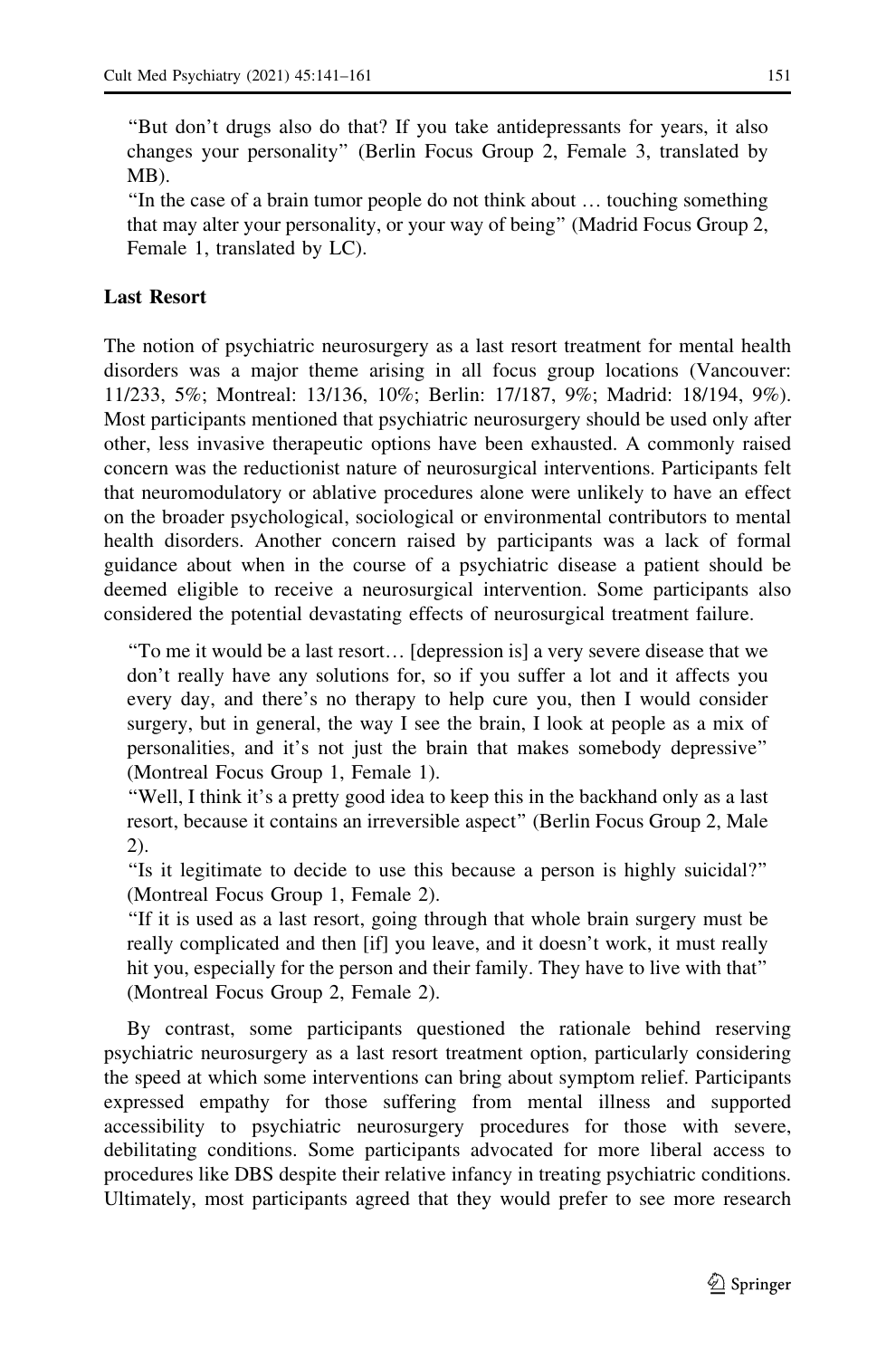before they could fully support widespread use of psychiatric neurosurgery for the treatment of mental illnesses.

''I think [DBS] should be more accessible, I think it's a shame that it's a last resort… if you are going through a period of depression … you go through individual therapy, medication, and often it doesn't work, it's often complicated and it takes a long time to access the services, so I'm very "for" that type of intervention that can be almost instantaneous and help people'' (Montreal Focus Group 2, Female 2).

''These are patients that have tried several medications and that they are so extreme that nothing else can help them'' (Madrid Focus Group 2, Female 4, translated by LC).

''I have seen patients that were in such desperate OCD … I was in so much pain seeing them, and I think if I was one of them, I would want [psychiatric neurosurgery]'' (Vancouver Focus Group 2, Female 1).

''…when people [have a severe mental health condition] and tell you about their suffering, if this is the solution for them and there's informed consent and it is proven, then it might be worth going forward'' (Montreal Focus Group 1, Female 4).

### Choice and Consent

The intersection of choice and consent was the most frequent theme arising in focus groups held in Montreal  $(15/136, 11\%)$  and Berlin  $(21/187, 11\%)$  and was also discussed frequently among participants in Vancouver (23/233, 10%). This theme encompasses ideas related to patient decision-making, self-advocacy, and capacity to consent to a procedure. Most participants agreed that although the decision to undergo a psychiatric neurosurgical procedure should be made exclusively by the potential recipient, significant barriers exist that may limit the ability of physicians and researchers to obtain unbiased informed consent within this clinical population. Of major concern to most participants was the way in which the manifestations of mental illness can impact an individual's capacity to adequately weigh the risks and benefits associated with psychiatric neurosurgical interventions. Participants in the Canadian focus groups mentioned alternative consent paradigms such as advanced directives and proxy consent. A few participants also raised concerns about the possibility of physician or family coercion in the decision-making process. Ultimately, participants held a common view that a transparent consent process that clearly establishes the risks and benefits of any candidate procedure would be the most ideal approach in ensuring respect for patient autonomy.

''… these surgical procedures are obviously invasive… how much we can push someone else to [have] surgery if they're not mentally in the right place?'' (Vancouver Focus Group 2, Male 2).

"... one's own consent is extremely important, and I just wonder to what extent a young person who is perhaps not medically educated and is in a distressed situation because he or she is really sick and suffering … can really assess these risks'' (Berlin Focus Group 1, Female 3, translated by MB).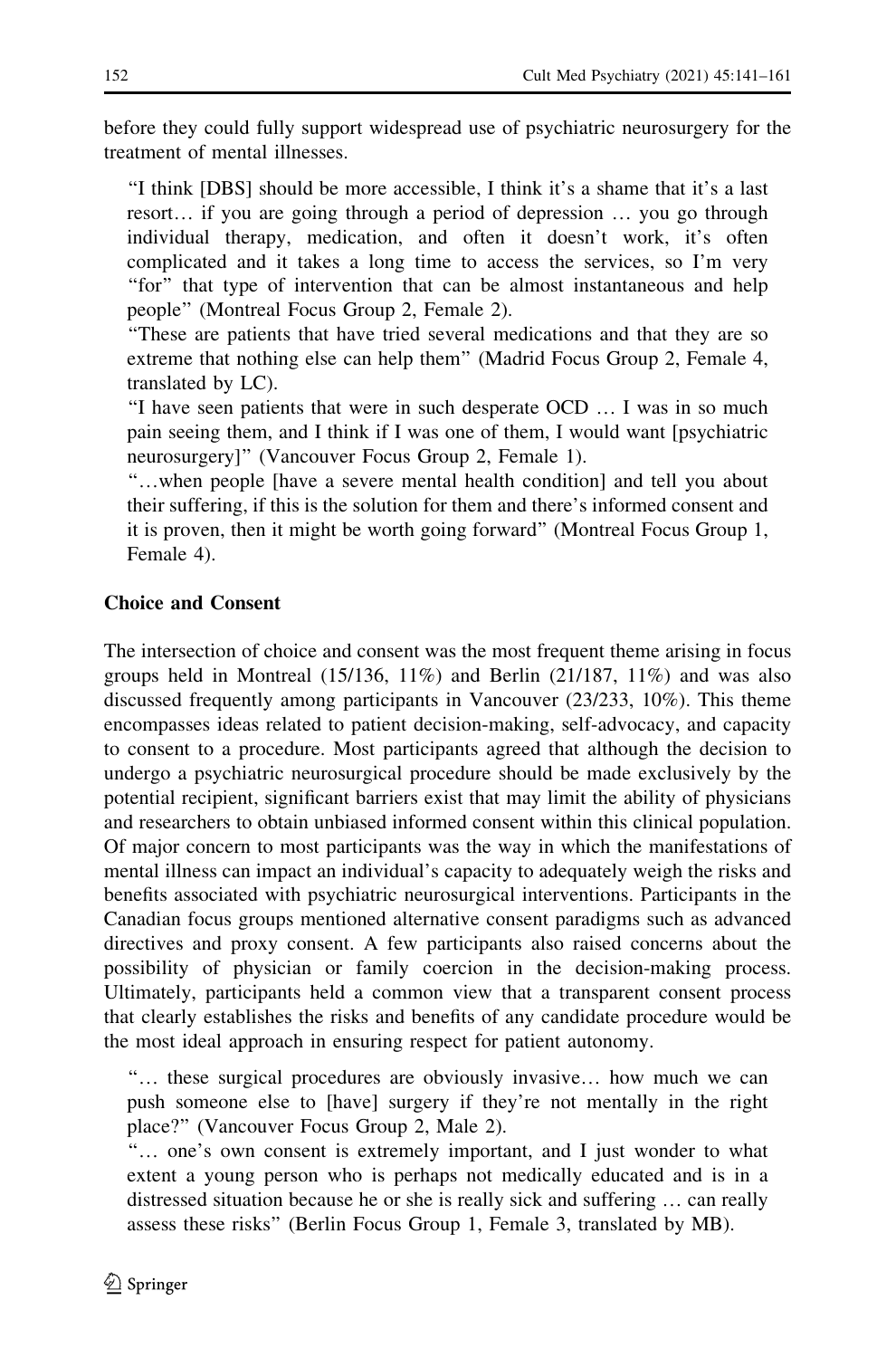''It seems very difficult, when you are depressed, imagining that you could not be depressed anymore, just with surgery… if ever you get treated and become happy, then 'yes, thankfully I accepted the surgery,' but you will never know unless you do the surgery… it's difficult to impose something on someone who doesn't want it, but at the same time, is it someone who will be able to judge whether they will feel better or not?'' (Montreal Focus Group 1, Male 1).

''… it is empowering for the person, to be able to choose [psychiatric neurosurgery] and have it work, I think there needs to be a feeling of finally controlling your life, which must be without equal'' (Montreal Focus Group 2, Female 2).

# Stigma

Stigma was the most prevalent theme arising in the Vancouver focus groups (25/ 233, 11%) and was also a major topic of discussion among participants in Madrid (22/194, 11%). Participants from these cities highlighted the problematic consequences of societal views that endorse mental illnesses as less deserving of medical attention than clinical conditions with physical origins. Some expressed worry that recipients of psychiatric neurosurgery would incur stigma or marginalization greater than those treated for mental health disorders via more conventional methods. Participants further considered the role that media plays in shaping public perception, as well as the potential for public resistance to limit research that aims at improving the safety and efficacy of psychiatric neurosurgical interventions.

''… there's a lot of ignorance about mental health. People don't see it as an illness, [they just think] 'snap out of it, smarten up'… unless you have someone very close to you who is going through this extreme pain … you think they're just being lazy'' (Vancouver Focus Group 2, Female 1).

''People do not see mental health disorders as disorders, but as weaknesses of the will'' (Madrid Focus Group 2, Female 4, translated by LC).

''[Modern psychiatry] is just painted in a very bad light, I think there has to be better media, better ways than it's portrayed'' (Vancouver Focus Group 2, Male 1).

''Stigma… [hinders] funding … [for] research and access'' (Vancouver Focus Group 1, Female 1).

# Lack of Knowledge

Knowledge about mental health was the most prevalent theme arising in Madrid focus groups (37/194, 19%). This theme pertained to knowledge accrued about mental health disorders, mental health interventions, and knowledge gaps relating to accessibility of this information. Participants from Madrid voiced the existence of a substantial, systemic lack of information around both mental illnesses and relevant treatment options. This theme often complemented the remarks made by participants about stigma, that is, if the public knew more about psychiatric disorders,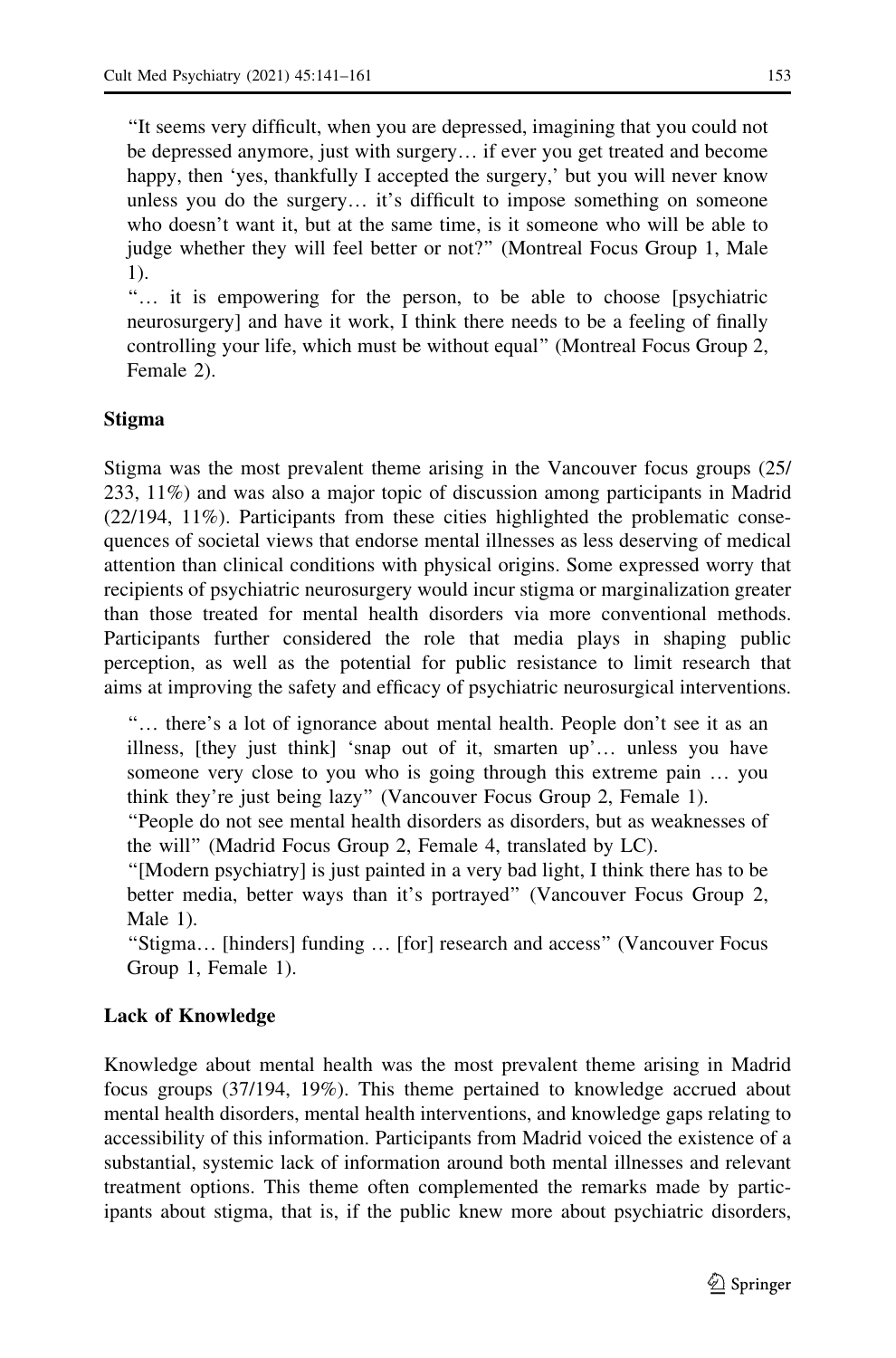people would have a different perspective around these conditions and the interventions used to treat them.

''… [there is a] lack of knowledge about how bad these disorders themselves can be…if people knew what these patients go through, they will get a different perspective'' (Madrid Focus Group 1, Male 3, translated by LC). ''… if there was more information about those disorders, it would help people make a correct idea but there is a lot of ignorance and lack of information'' (Madrid Focus Group 2, Female 1, translated by LC).

For the other cities, findings on this theme were inconsequential.

## **Discussion**

In this cross-national, multi-site qualitative study we examined opinions, concerns, hopes, expectations and ethical challenges about contemporary psychiatric neurosurgery. The study explored key topics identified in two previous stages of this large-scale effort to investigate the social implications of contemporary psychiatric neurosurgery, and to explore other relevant issues, such as familiarity with psychiatric neurosurgery procedures. The results support findings from prior work that center on identity, personality and authenticity (Cabrera et al. [2018b;](#page-16-0) de Haan et al. [2017](#page-16-0)). Many participants framed their concerns in terms of the brain as the seat of the self, endorsing that direct modification of the brain can bring unwanted changes to behavior and personality. Others supported the idea that severe mental illness can undermine personal authenticity; suggesting that neurosurgical modifications may help patients to regain a true sense of self. In this regard, our findings are in line with previous research looking at patients with DBS for refractory OCD in which researchers posited that divergent reports of becoming a different person following DBS implantation hinge on definitional interpretations of the self and personhood (de Haan et al. [2017](#page-16-0)). It is important to emphasize that concepts such as authenticity, self and personhood are deeply inflected cultural issues (Lenton et al. [2014;](#page-18-0) Slabu et al. [2014\)](#page-19-0). While definitions of authenticity—the sense of being one's true self—are more aligned with Western views of the self, cross-cultural research has suggested that authenticity may be a universal phenomenon that is contingent on cultural norms (Slabu et al. [2014\)](#page-19-0). In addition, while most cross-cultural research has considered differences of these constructs between Western and Eastern cultures (Markus and Kitayama [1991\)](#page-18-0), it is possible that different Western cultures hold nuanced conceptualizations and meanings of the authentic self.

Beyond concerns about post-operative experience (Kraemer [2013a,](#page-17-0) [b;](#page-17-0) Gilbert et al. [2017;](#page-17-0) Gilbert [2018](#page-17-0)), implanted neural devices must be regarded the same as any ''causal element [in] a system of relationships'' and monitored within multidisciplinary care teams to promote the best interests of patients (Specker Sullivan [2019,](#page-19-0) p. 493). Clinical trials of implanted devices also raise ethical questions at the intersection of informed consent and the evolving, post-operative values of DBS-implanted patients (Gilbert [2015](#page-17-0); Kubu et al. [2018](#page-17-0); Sankary and Ford [2019\)](#page-19-0). In the present study, members of the public highlighted informed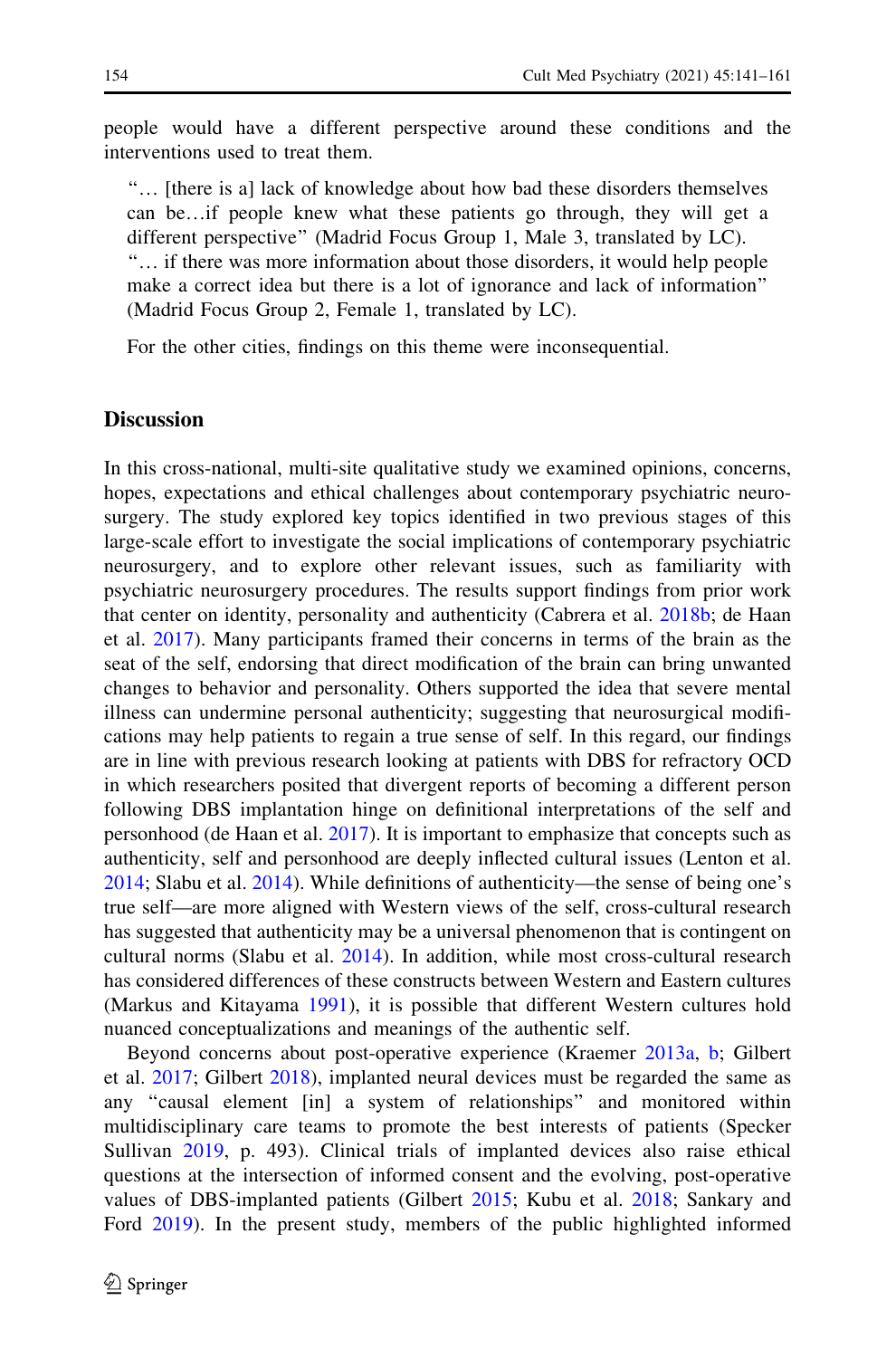consent largely in the context of vulnerability, desperation and capacity of patients

The last resort status of psychiatric neurosurgery procedures, a significant theme in the normative and empirical literature on the topic (Kuhn et al. [2009;](#page-17-0) Glannon [2010;](#page-17-0) Woopen and Christiane [2012;](#page-18-0) Klein et al. [2016\)](#page-17-0), was discussed by study participants with a noticeable polarity of opinions. A recent study of public information-seeking behaviors about DBS for movement and psychiatric disorders (Robillard, Cabral, and Feng [2018](#page-18-0)) also uncovered mixed opinions about whether DBS should be introduced early in the course of clinical care or reserved until all other options have been exhausted. Currently, the only DBS psychiatric indication approved by the Food and Drug Administration and the European Medicines Agency (EMA) is OCD under a Humanitarian Device Exemption (Fins et al. [2011\)](#page-17-0). Procedural features like irreversibility and invasiveness deterred some participants from supporting the use of psychiatric neurosurgical procedures, however, continued innovation within the mental health landscape was unanimously endorsed.

to execute decisions around both invasive and reversible interventions.

Stigma toward mental health conditions, mediated in part by lack of knowledge about treatment options, remains an ongoing concern. Participants commented that there are still many people who see mental health disorders as a weakness of the will, putting into question the etiology of these disorders. Lack of information and understanding about both mental health disorders and viable treatment options only perpetuate distorted perceptions of these conditions and may stifle the progress of emerging invasive therapies. Stigma and lack of knowledge also relate to key aspects of the health care systems of each of three countries where, in spite some form of universal health care among them, mental health is not as well funded or supported as other health conditions (Corrigan, Druss, and Perlick [2014](#page-16-0)). Moreover, in most Western countries, the law allows for court-mandated involuntary commitment or compulsory treatment for a person whose mental health condition poses a likelihood of serious harm to herself or others (Raboch et al. [2010;](#page-18-0) Jacobsen [2012;](#page-17-0) Steinert et al. [2010](#page-19-0); Udwadia and Illes, [in press](#page-19-0)).

The largely investigative status of the neurosurgical interventions at present and the fact that there are no meta-analyses comparing different modalities in terms of safety and efficacy, prohibit comment on policies directed to particular interventions. Nonetheless, the participants in the present study were positive about the need for more efficacious and safe therapies to treat mental health disorders, and for the need for further knowledge and discovery within this landscape.

## Limitations

Focus groups are a well-established research method to gather views from participants as they explore phenomena of interest and interact with others about them in a discrete time and context (Kitzinger [1995\)](#page-17-0). Resulting findings can be used only to generate, but not to test, hypotheses. Findings also represent a range of opinions from a small and selected sample of participants, in a limited number of cities and countries. All participants were interested in the subject by definition, and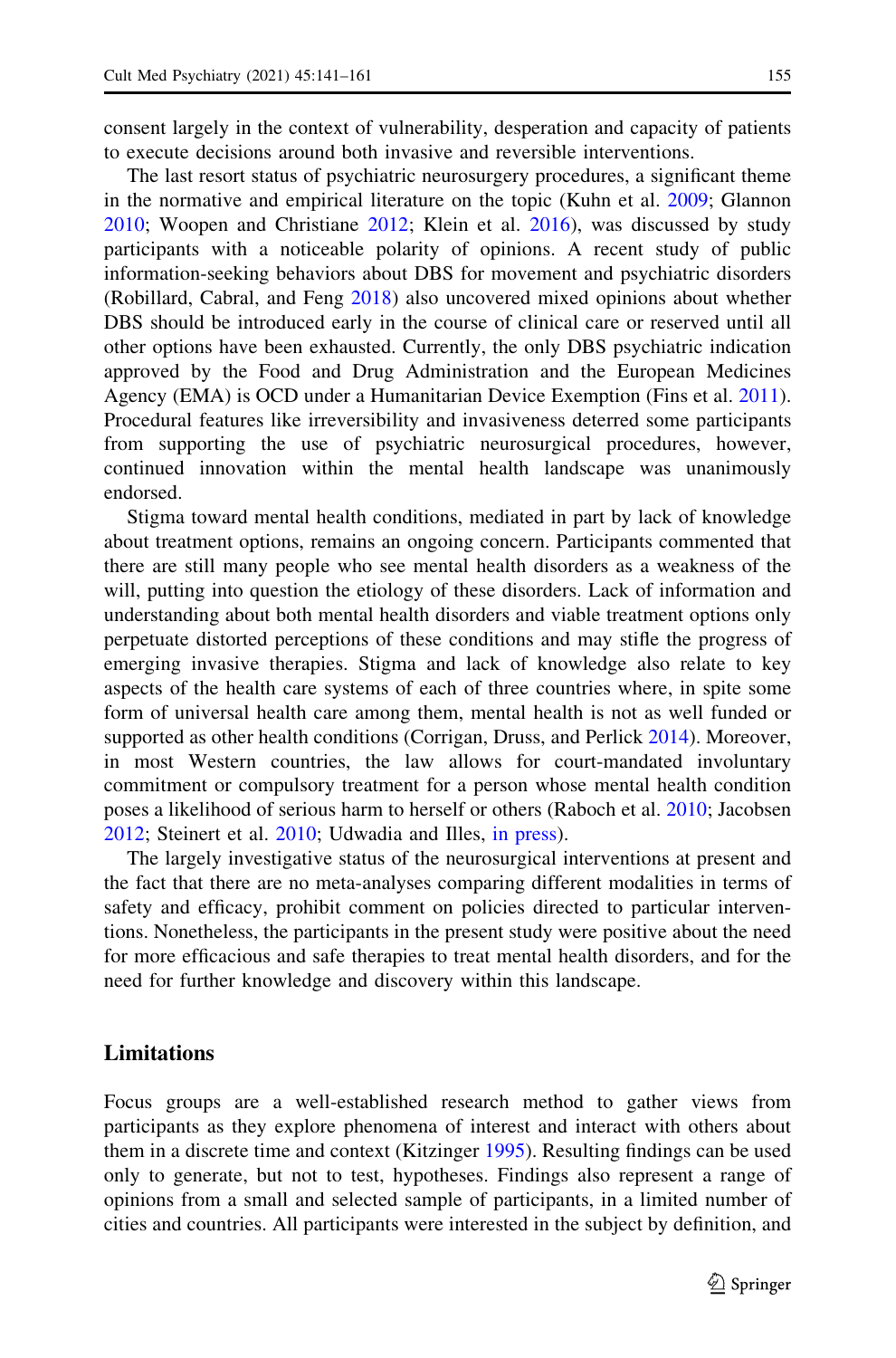many vested in the topic by virtue of an association with a person with an active or prior mental health disorder. And, while it was essential to provide participants with a briefing to ensure they had a shared understanding of the topic, this procedural step may have had an impact on the discourse. Even though the process for recruitment followed the same protocol for the four cities, participant numbers were different for the resulting eight focus groups. Larger and smaller numbers may have affected group dynamics and subsequently impacted the number of meaning units and themes generated in analysis. In addition, while we met online to discuss analytic procedures and to ensure maximum coding reliability, the ideal of having two coders per location was not possible given funding constraints. The findings obtained in this study are still meaningful as a starting point to investigate lay knowledge and perceptions of psychiatric neurosurgery in Western countries and to detect potential cross-cultural differences. Further research is needed to explore more fully the issues raised by this study.

## Conclusion

Concerns about the last resort nature of psychiatric neurosurgery and the potential impact on the authentic self of patients who undergo these procedures are heretofore undocumented concerns that cut across all four cities included in the present research. Our findings serve to advance clinician-patient interactions (Cabrera et al. [2020\)](#page-16-0), decisions about patient fit, and the choice and timing for different interventions. They are also an important starting point to understand scientific literacy and cultural norms regarding concepts such as authenticity in Western countries with intersecting cultural backgrounds.

Author Contributions LC led the project. CC participated in data collection and led data analysis for Canada; LC participated in data collection and led data analysis for Madrid. MB participated in data collection and led data analysis for Berlin. SM and RM participated in data collection for Berlin and Madrid; ER participated in data collection for Montreal. All authors contributed to the writing. JI is the study Principal and participated in the conceptualization of the work, data analysis, and writing.

Funding This study was funded by ERA-NET NEURON Team Grant: Ethical, Legal and Social Issues (ELSI) #ERN-144241 (JI) and the Federal Ministry of Education and Research of Germany (01GP1621A) (SM and MB). JI is the Canada Research Chair in Neuroethics. ER receives a career award from the Fonds de recherche du Québec – Santé (FRQ-S).

#### Compliance with Ethical Standards

Conflict of interest L. Y. Cabrera, C. Courchesne, M. Bittlinger, S. Müller, R. Martinez, E. Racine, and J. Illes declare that they have no conflict of interest

Ethical approval All procedures performed in studies involving human participants were in accordance with the ethical standards of the institutional and/or national research committee and with the 1964 Helsinki declaration and its later amendments or comparable ethical standards.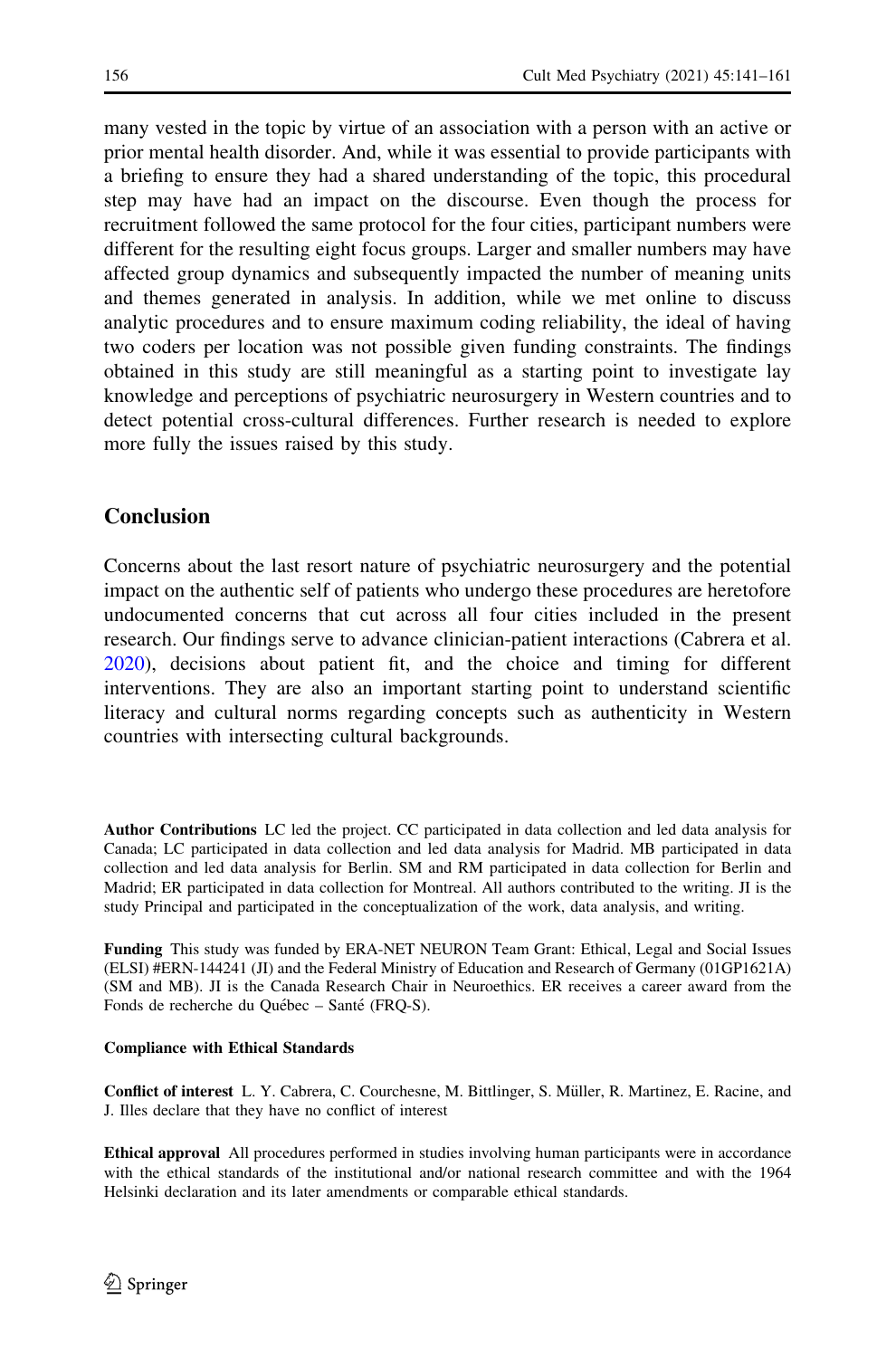<span id="page-16-0"></span>Informed consent Informed consent was obtained from all individual participants included in the study.

#### **References**

Albert, Paul R

- 2014 Light up Your Life: Optogenetics for Depression?. Journal of Psychiatry & Neuroscience : JPN  $39(1):3–5.$
- Barrett, Kenneth
- 2017 Psychiatric Neurosurgery in the 21st Century: Overview and the Growth of Deep Brain Stimulation. BJPsych Bulletin 41(5):281–286.
- Bell, Emily, and Eric Racine
- 2012 Ethical Guidance for the Use of Deep Brain Stimulation in Psychiatric Trials and Emerging Uses: Review and Reflections. In Deep Brain Stimulation: A New Frontier in Psychiatry. Damiaan Denys, Matthijs Feenstra, and Rick Schuurman, eds., pp. 273–288. Berlin, Heidelberg: Springer Berlin Heidelberg. [https://doi.org/10.1007/978-3-642-30991-5\\_25](https://doi.org/10.1007/978-3-642-30991-5_25), accessed May 6, 2019.
- Bosanac, Peter, Bridget Elizabeth Hamilton, James Lucak, and David Castle
- 2018 Identity Challenges and ''Burden of Normality'' after DBS for Severe OCD: A Narrative Case Study. BMC Psychiatry 18(1):186.
- Cabrera, Laura Y, Caitlin Courchesne, Zelma H. T Kiss, and Judy Illes
- 2020 Clinical Perspectives on Psychiatric Neurosurgery. Stereotactic and Functional Neurosurgery 97(5–6):391–398.
- Cabrera, Laura Y, Merlin Bittlinger, Hayami Lou, Sabine Müller, and Judy Illes
- 2018a The Re-Emergence of Psychiatric Neurosurgery: Insights from a Cross-National Study of Newspaper and Magazine Coverage. Acta Neurochirurgica 160(3):625–635.
- 2018b Reader Comments to Media Reports on Psychiatric Neurosurgery: Past History Casts Shadows on the Future. Acta Neurochirurgica 160(12):2501–2507.
- Canadian Mental Health Association
	- 2018 Mental Health in the Balance: Ending the Health Care Disparity in Canada. [https://cmha.ca/](https://cmha.ca/ending-health-care-disparity-canada) [ending-health-care-disparity-canada.](https://cmha.ca/ending-health-care-disparity-canada) Accessed 24 Apr 2020.
- Carter, Adrian, Emily Bell, Eric Racine, and Wayne Hall
- 2011 Ethical Issues Raised by Proposals to Treat Addiction Using Deep Brain Stimulation. Neuroethics 4(2):129–142.
- Cleary, Daniel R, Alp Ozpinar, Ahmed M Raslan, and Andrew L Ko
- 2015 Deep Brain Stimulation for Psychiatric Disorders: Where We Are Now. Neurosurgical Focus 38(6):E2.
- Corrigan, Patrick W, Benjamin G Druss, and Deborah A Perlick
- 2014 The Impact of Mental Illness Stigma on Seeking and Participating in Mental Health Care. Psychological Science in the Public Interest 15(2):37–70.
- de Haan, Sanneke, Erik Rietveld, Martin Stokhof, and Damiaan Denys
	- 2015 Effects of Deep Brain Stimulation on the Lived Experience of Obsessive-Compulsive Disorder Patients: In-Depth Interviews with 18 Patients. PLOS ONE 10(8):e0135524.
	- 2017 Becoming More Oneself? Changes in Personality Following DBS Treatment for Psychiatric Disorders: Experiences of OCD Patients and General Considerations. PLOS ONE 12(4):e0175748.
- Deisseroth, Karl, Amit Etkin, and Robert C Malenka
- 2015 Optogenetics and the Circuit Dynamics of Psychiatric Disease. JAMA 313(20):2019–2020.
- Dunn, Laura B, Paul E Holtzheimer, Jinger G Hoop, et al.
- 2011 Ethical Issues in Deep Brain Stimulation Research for Treatment-Resistant Depression: Focus on Risk and Consent. AJOB Neuroscience 2(1):29–36.
- El-Hai, Jack
- 2005 The Lobotomist: A Maverick Medical Genius and His Tragic Quest to Rid the World of Mental Illness. Hoboken, NJ, US: John Wiley & Sons.
- Fins, Joseph J., Mayberg Helen S, Nuttin Bart, Kubu Cynthia S, Galert Thorsten, Sturm Volker Stoppenbrink Katja, Merkel Reinhard, and Schlaepfer Thomas E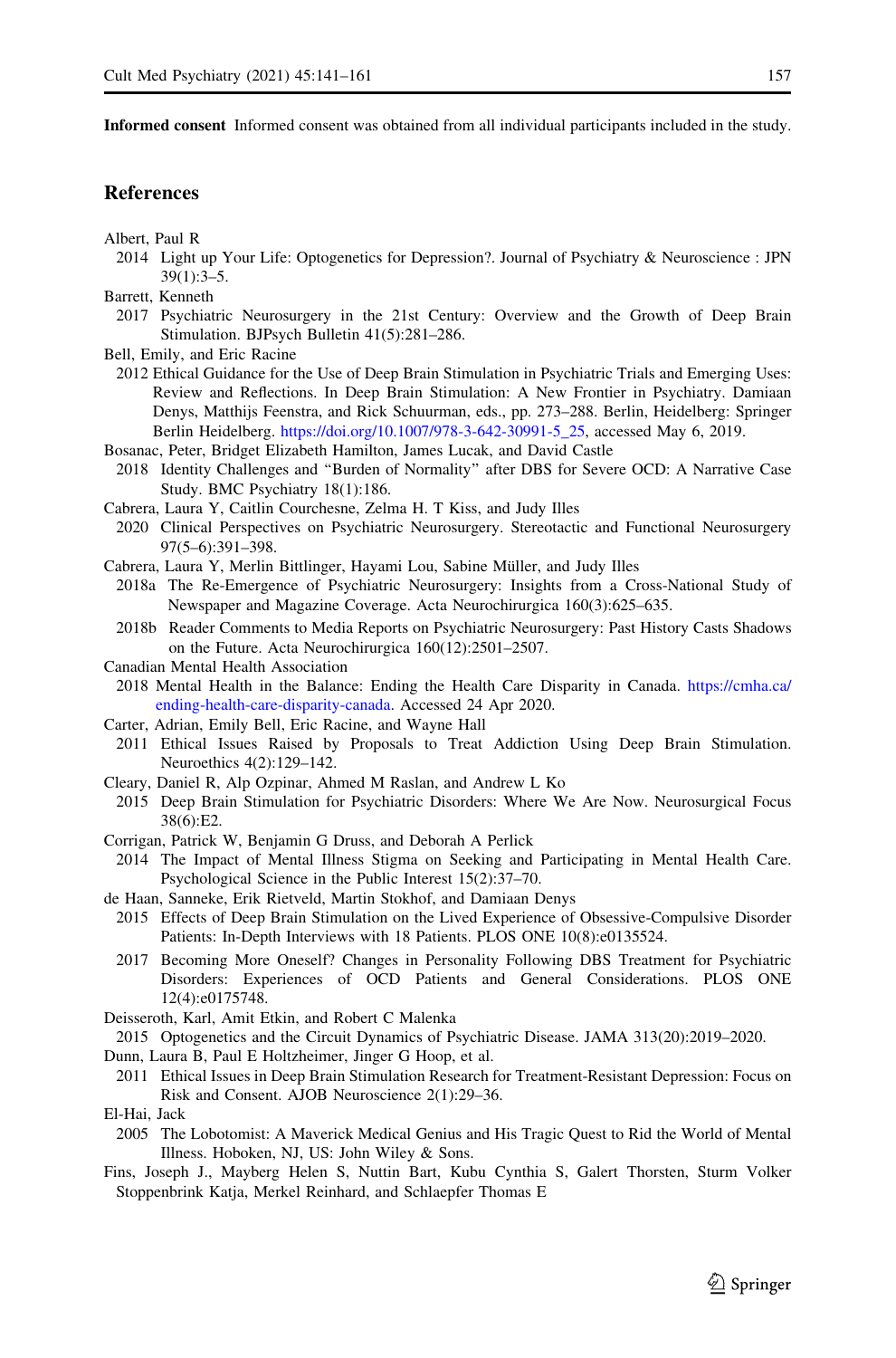<span id="page-17-0"></span>2011 Misuse of the FDA's Humanitarian Device Exemption in Deep Brain Stimulation for Obsessive-Compulsive Disorder. Health Affairs 30(2):302–311.

2017 Embodiment and Estrangement: Results from First-in-Human ''Intelligent BCI'' Trial. Science and Engineering Ethics 25(1):83–96.

- 2015 Self-Estrangement & Deep Brain Stimulation: Ethical Issues Related to Forced Explantation. Neuroethics 8(2):107–114.
- 2018 Deep Brain Stimulation: Inducing Self-Estrangement. Neuroethics 11(2):157–165.
- Glannon, Walter
- 2010 Consent to Deep Brain Stimulation for Neurological and Psychiatric Disorders. The Journal of Clinical Ethics 21(2):104–111.
- Goering, Sara
- 2015 Stimulating Autonomy: DBS and the Prospect of Choosing to Control Ourselves Through Stimulation. AJOB Neuroscience 6(4):1–3.
- Golenkov, Andrei, Gabor S Ungvari, and Gábor Gazdag
	- 2012 Public Attitudes towards Electroconvulsive Therapy in the Chuvash Republic. The International Journal of Social Psychiatry 58(3):289–294.
- Hsieh, Hsiu-Fang, and Sarah E Shannon
- 2005 Three Approaches to Qualitative Content Analysis. Qualitative Health Research 15(9):1277–1288. Illes, Judy, and Hayami Lou
- 2019 A Cross-Cultural Neuroethics View on the Language of Disability. AJOB Neuroscience 10(2):75–84.
- Jacobsen, Torsten B
- 2012 Involuntary Treatment in Europe: Different Countries. Different Practices. Current Opinion in Psychiatry 25(4):307–310.
- Johansson, Veronica, Martin Garwicz, Martin Kanje, et al.
- 2011 Authenticity, Depression, and Deep Brain Stimulation. Frontiers in Integrative Neuroscience 5:21. Johnson, Jenell M
	- 2014 American Lobotomy: A Rhetorical History. Corporealities: Discourses of Disability Ann Arbor: University of Michigan Press.
- Johnson, R Burke, and Anthony J Onwuegbuzie
- 2004 Mixed Methods Research: A Research Paradigm Whose Time Has Come. Educational Researcher 33(7):14–26.
- Kitzinger, Jenny
	- 1995 Qualitative Research: Introducing Focus Groups. BMJ 311(7000):299–302.
- Klein, Eran, Sara Goering, Josh Gagne, et al.
- 2016 Brain-Computer Interface-Based Control of Closed-Loop Brain Stimulation: Attitudes and Ethical Considerations. Brain-Computer Interfaces 3(3):140–148.
- Kraemer, Felicitas
- 2013 Me, Myself and My Brain Implant: Deep Brain Stimulation Raises Questions of Personal Authenticity and Alienation. Neuroethics 6(3):483–497.
- 2013 Authenticity or Autonomy? When Deep Brain Stimulation Causes a Dilemma. Journal of Medical Ethics 39(12):757–760.
- Krippendorff, Klaus
- 2004 Reliability in Content Analysis. Human Communication Research 30(3):411–433.
- Kubu, Cynthia S, Thomas Frazier, Scott E Cooper, et al.
- 2018 Patients' Shifting Goals for Deep Brain Stimulation and Informed Consent. Neurology 91(5):e472–e478.
- Kuhn, Jens, Wolfgang Gaebel, Joachim Klosterkoetter, and Christiane Woopen
- 2009 Deep Brain Stimulation as a New Therapeutic Approach in Therapy-Resistant Mental Disorders: Ethical Aspects of Investigational Treatment. European Archives of Psychiatry and Clinical Neuroscience 259(2):135.
- Lauber, Christoph, Carlos Nordt, Luis Falcato, and Wulf Rössler
- 2005 Can a Seizure Help? The Public's Attitude toward Electroconvulsive Therapy. Psychiatry Research 134(2):205–209.

Gilbert, Frederic, Mark Cook, Terence O'Brien, and Judy Illes

Gilbert, Frederic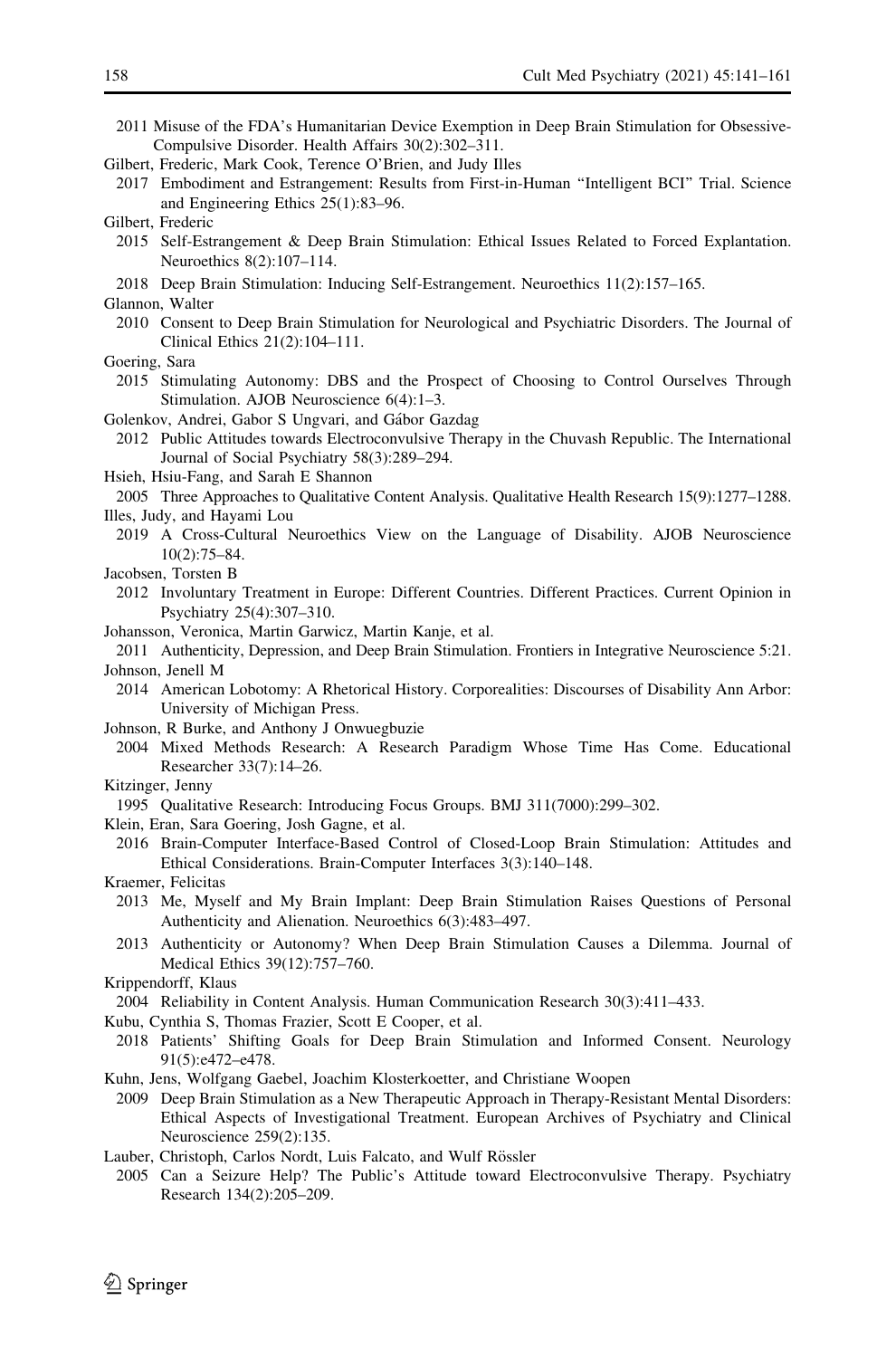<span id="page-18-0"></span>Lenton, Alison P., Letitia Slabu, Martin Bruder, and Constantine Sedikides

- 2014 Identifying Differences in the Experience of (in)Authenticity: A Latent Class Analysis Approach. Frontiers in Psychology 5. Frontiers. [https://www.frontiersin.org/articles/10.3389/fpsyg.2014.](https://www.frontiersin.org/articles/10.3389/fpsyg.2014.00770/full) [00770/full](https://www.frontiersin.org/articles/10.3389/fpsyg.2014.00770/full), accessed April 27, 2020.
- Lévêque, Marc, Romain Carron, and Jean Régis
	- 2013 Radiosurgery for the Treatment of Psychiatric Disorders: A Review. World Neurosurgery 80(3–4):S32.e1–S32.e9.
- Leykin, Yan, Paul P Christopher, Paul E Holtzheimer, et al.
- 2011 Participants' Perceptions of Deep Brain Stimulation Research for Treatment-Resistant Depression: Risks, Benefits, and Therapeutic Misconception. AJOB Primary Research 2(4):33–41.
- Lipsman, Nir, Mark Bernstein, and Andres M Lozano
- 2010 Criteria for the Ethical Conduct of Psychiatric Neurosurgery Clinical Trials. Neurosurgical Focus 29(2):E9.
- Lombera, Sofia, and Judy Illes
- 2009 The International Dimensions of Neuroethics. Developing World Bioethics 9(2):57–64.
- Lozano, Andres M, Nir Lipsman, Hagai Bergman, et al.
- 2019 Deep Brain Stimulation: Current Challenges and Future Directions. Nature Reviews Neurology 15(3):148.
- Luigjes, Judy, Bart P de Kwaasteniet, Pelle P de Koning, et al.
- 2013 Surgery for Psychiatric Disorders. World Neurosurgery 80(3–4):S31e.17–S31e.28.
- Markus, Hazel R, and Shinobu Kitayama
- 1991 Culture and the Self: Implications for Cognition, Emotion, and Motivation. Psychological Review 98(2):224.
- Meng, Ying, Suganth Suppiah, Karim Mithani, et al.
	- 2017 Current and Emerging Brain Applications of MR-Guided Focused Ultrasound. Journal of Therapeutic Ultrasound 5(26).
- Mian, Matthew K, Michael Campos, Sameer A Sheth, and Emad N Eskandar
- 2010 Deep Brain Stimulation for Obsessive-Compulsive Disorder: Past, Present, and Future. Neurosurgical Focus 29(2):E10.
- Müller, Sabine
- 2017 Ethical Challenges of Modern Psychiatric Neurosurgery. In Neuroethics: Anticipating the Future. J Illes, ed., pp. 235–263. Oxford, UK: Oxford University Press.
- Nudeshima, Jiro, and Takaomi Taira
- 2017 A Brief Note on the History of Psychosurgery in Japan. Neurosurgical Focus 43(3):E13.
- Nuttin, Bart, Jan Gybels, Paul Cosyns, et al.
- 2002 Deep Brain Stimulation for Psychiatric Disorders. Neurosurgery 51(2):519–519.
- Pressman, Jack D
- 1998 Last Resort: Psychosurgery and the Limits of Medicine. Last Resort: Psychosurgery and the Limits of Medicine New York, NY, US: Cambridge University Press.
- Raboch, Jirí, Lucie Kalisová, Alexander Nawka, et al.
- 2010 Use of Coercive Measures during Involuntary Hospitalization: Findings from Ten European Countries. Psychiatric Services (Washington, D.C.) 61(10):1012–1017.
- Racine, Eric
	- 2008 Interdisciplinary Approaches for a Pragmatic Neuroethics. The American Journal of Bioethics  $8(1):52-53.$
	- 2010 Pragmatic Neuroethics: Improving Treatment and Understanding of the Mind-Brain. Cambridge, MA: MIT Press.
- Robillard, Julie, Emanuel Cabral, and Tanya L Feng
- 2018 Online Health Information-Seeking: The Case of Deep Brain Stimulation in Social Media. Care Weekly 2018(2):14–20.
- Salize, Hans Joachim, Wulf Rössler, and Thomas Becker
- 2007 Mental Health Care in Germany: Current State and Trends. European Archives of Psychiatry and Clinical Neuroscience 257(2):92–103.
- Salvador-Carulla, L, M Garrido, D McDaid, and JM Haro
- 2006 Financing Mental Health Care in Spain: Context and Critical Issues. The European Journal of Psychiatry 20(1):29–44.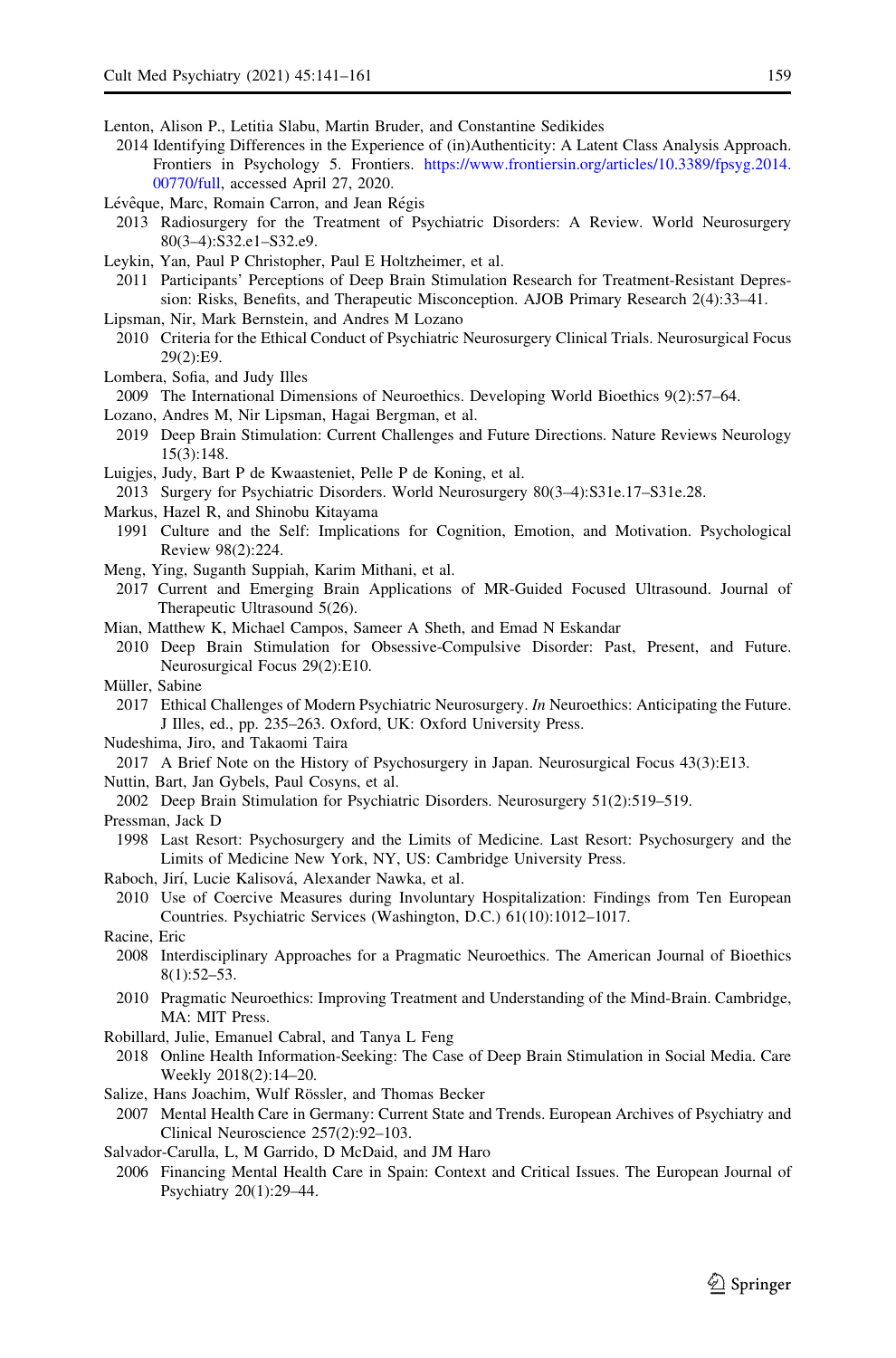- <span id="page-19-0"></span>Sample, Matthew, Sebastian Sattler, Stefanie Blain-Moraes, David Rodríguez-Arias, and Eric Racine
- 2019 Do Publics Share Experts' Concerns about Brain-Computer Interfaces? A Trinational Survey on the Ethics of Neural Technology. Science, Technology, & Human Values. [https://doi.org/](https://doi.org/10.1177/0162243919879220) [10.1177/0162243919879220.](https://doi.org/10.1177/0162243919879220)

- 2019 Ongoing Consent in Situations of Cognitive Vulnerability: Special Considerations in Implanted Neural Device Trials. In M. A. Cascio and E. Racine (eds.) Research Involving Participants with Cognitive Disability and Differences: Ethics, Autonomy, Inclusion, and Innovation, 3–14. Oxford, New York: Oxford University Press.
- Slabu, Letitia, Alison P Lenton, Constantine Sedikides, and Martin Bruder
- 2014 Trait and State Authenticity Across Cultures. Journal of Cross-Cultural Psychology 45(9):1347– 1373.
- Souery, Daniel, Pierre Oswald, Isabelle Massat, et al.
- 2007 Clinical Factors Associated with Treatment Resistance in Major Depressive Disorder: Results from a European Multicenter Study. The Journal of Clinical Psychiatry 68(7):1062–1070.
- Steel, Zachary, Claire Marnane, Changiz Iranpour, et al.
- 2014 The Global Prevalence of Common Mental Disorders: A Systematic Review and Meta-Analysis 1980-2013. International Journal of Epidemiology 43(2):476–493.
- Steinert, Tilman, Peter Lepping, Renate Bernhardsgrütter, et al.
- 2010 Incidence of Seclusion and Restraint in Psychiatric Hospitals: A Literature Review and Survey of International Trends. Social Psychiatry and Psychiatric Epidemiology 45(9):889–897.
- Sullivan, Laura Specker
- 2019 Insight and the No-Self in Deep Brain Stimulation. Bioethics 33(4):487–494.
- Synofzik, Matthis, and Thomas E Schlaepfer
- 2011 Electrodes in the Brain—Ethical Criteria for Research and Treatment with Deep Brain Stimulation for Neuropsychiatric Disorders. Brain Stimulation 4(1):7–16.
- Teh, Serene P. C, Edward Helmes, and Deidre G Drake
- 2007 A Western Australian Survey on Public Attitudes toward and Knowledge of Electroconvulsive Therapy. The International Journal of Social Psychiatry 53(3):247–273.
- Trivedi, Madhukar H, A John Rush, Stephen R Wisniewski, et al.
- 2006 Evaluation of Outcomes with Citalopram for Depression Using Measurement-Based Care in STAR\*D: Implications for Clinical Practice. The American Journal of Psychiatry 163(1):28–40. Udwadia, Farhad R. and Illes, Judy.
- in press An Ethicolegal Analysis of Involuntary Treatment for Opioid use Disorders. Journal of Law, Medicine and Ethics.
- Valenstein, Elliot S
- 1986 Great and Desperate Cures: The Rise and Decline of Psychosurgery and Other Radical Treatments for Mental Illness. New York: Basic Books.
- Walker, Elizabeth Reisinger, Robin E McGee, and Benjamin G Druss
- 2015 Mortality in Mental Disorders and Global Disease Burden Implications. JAMA Psychiatry 72(4):334–341.
- Whiteford, Harvey A, Louisa Degenhardt, Jürgen Rehm, et al.
- 2013 Global Burden of Disease Attributable to Mental and Substance Use Disorders: Findings from the Global Burden of Disease Study 2010. The Lancet 382(9904):1575–1586.
- Wiles, Nicola, Laura Thomas, Anna Abel, et al.
- 2014 The Prevalence of Treatment-Resistant Depression in Primary Care. In Clinical Effectiveness and Cost-effectiveness of Cognitive Behavioural Therapy as an Adjunct to Pharmacotherapy for Treatment-resistant Depression in Primary Care: The CoBalT Randomised Controlled Trial. Southampton (UK): NIHR Journals Library. <http://www.ncbi.nlm.nih.gov/books/NBK261988/>. Accessed 1 Apr 2019.
- Wilhelmy, Saskia, Vasilija Rolfes, Michael Grozinger, et al.
- 2018 Knowledge and Attitudes on Electroconvulsive Therapy in Germany: A Web Based Survey. Psychiatry Research 262:407–412.

Sankary, Lauren, and Ford Paul